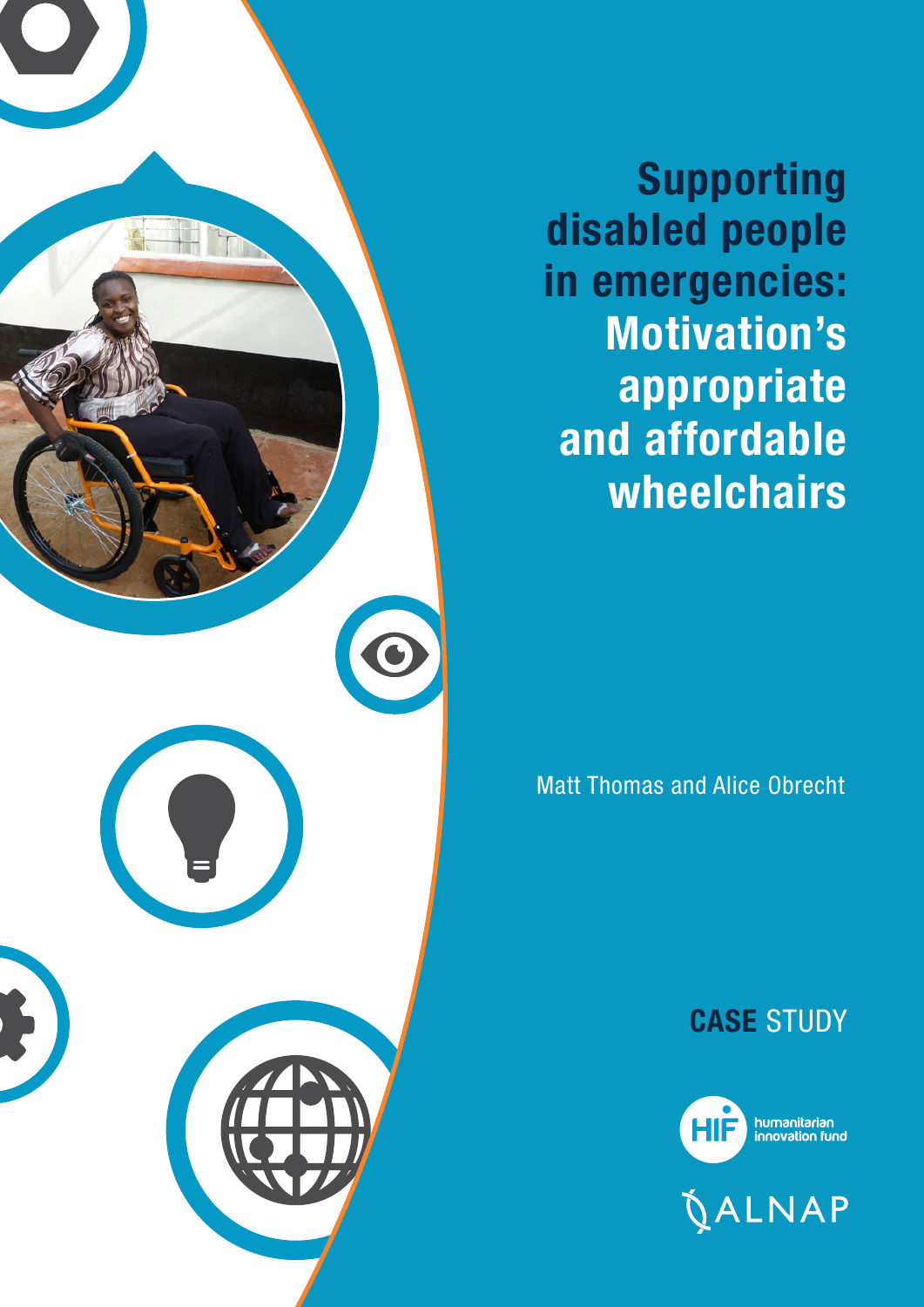The Humanitarian Innovation Fund (HIF) supports organisations and individuals to identify, nurture, and share innovative and scalable solutions to the challenges facing effective humanitarian assistance. The HIF is a programme managed by ELRHA. [www.humanitarianinnovation.org](http://www.humanitarianinnovation.org)

ALNAP is a unique system-wide network dedicated to improving humanitarian performance through increased learning and accountability. <www.alnap.org>

About the authors **Matt Thomas** is a Researcher at Jigsaw Consult **Alice Obrecht** is a Research Fellow at ALNAP

### Suggested citation

Thomas, M. and Obrecht, A. (2015) 'Supporting disabled people in emergencies: Motivation's appropriate and affordable wheelchairs'. HIF/ALNAP Case Study. London: ODI/ALNAP.

©ALNAP/ODI 2015. This work is licensed under a Creative Commons Attribution-non Commercial Licence (CC BY-NC 3.0).

Design and typesetting by Alex Glynn

Copyediting by Roo Griffiths

Front and back cover: A potential user tries out the emergency wheelchair during the second trial in Kenya, 2013. Credit: Motivation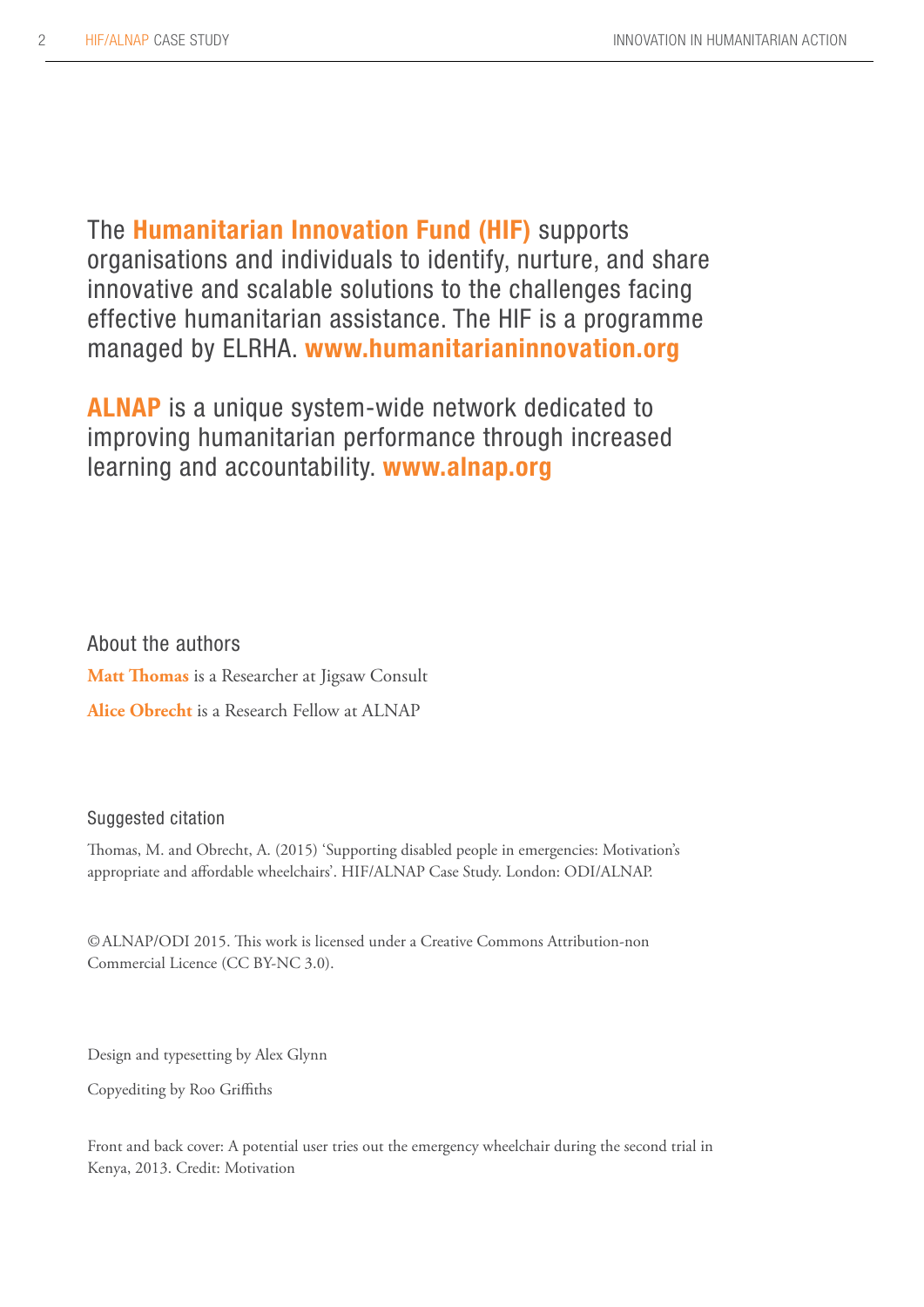

| <b>Background</b>                                                  | 4  |
|--------------------------------------------------------------------|----|
| 1. About this case study                                           | 5  |
| 2. The problem                                                     | 6  |
| 3. The innovation process                                          | 7  |
| 3.1 Recognition                                                    | 8  |
| 3.2 Invention                                                      | 10 |
| 3.3 Development                                                    | 11 |
| 3.4 Implementation                                                 | 12 |
| 3.5 Diffusion                                                      | 12 |
| 4. Was this a successful innovation process?                       | 14 |
| 5. What are we learning about innovation?                          | 17 |
| Managing relationships and setting common objectives               | 18 |
| Dividing tasks and responsibilities                                | 19 |
| Resourcing an innovation                                           | 20 |
| Flexibility of process                                             | 21 |
| Assessing and monitoring risk                                      | 22 |
| Drawing on existing practice                                       | 23 |
| Additional potential contributing factors to successful innovation |    |
| found in this case study                                           | 24 |
| 6. Emerging lessons for best practice in innovation                | 25 |
| <b>Endnotes</b>                                                    | 26 |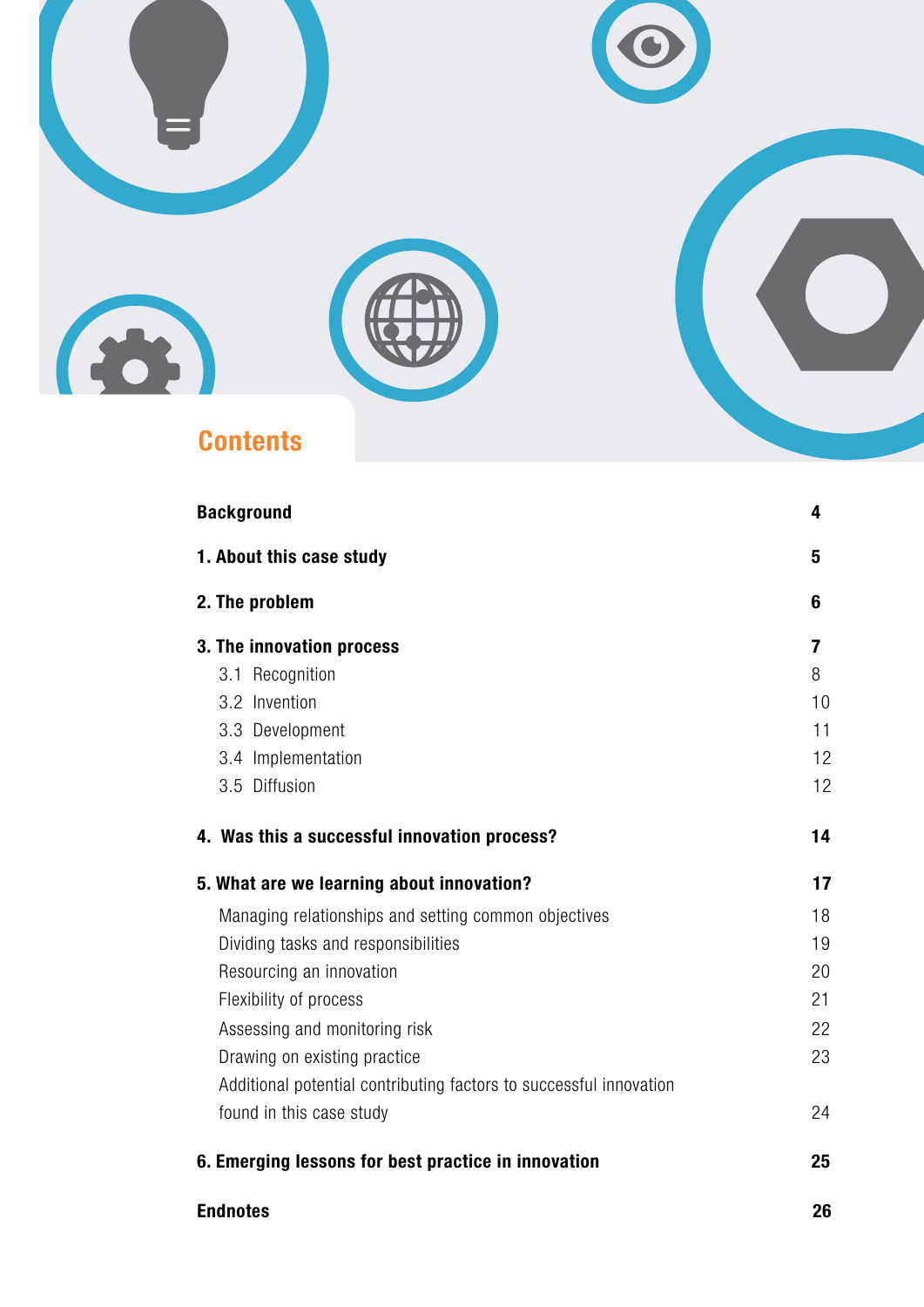# HIF-ALNAP case studies on successful innovation

This study is one in a series of 15 case studies, undertaken by ALNAP in partnership with ELRHA's Humanitarian Innovation Fund (HIF), exploring the dynamics of successful innovation processes in humanitarian action. They examine what good practice in humanitarian innovation looks like, what approaches and tools organisations have used to innovate in the humanitarian system, what the barriers to innovation are for individual organisations, and how they can be overcome.

#### About the case studies

Case study subjects are selected from a pool of recipients of grants from the HIF, (£75,000-150,000). The HIF <u>[awards grants for each stage of innovative practice](http://www.elrha.org/hif/funding/core-grants/)<sup>1</sup>: grants of up to £20,000 are available</u> for the recognition, invention, and diffusion stages, and grants of up to £150,000 can be obtained to support the development and implementation stages. The HIF selects grantees on the basis of a variety of criteria designed to achieve a robust representation of the range of activity in humanitarian innovation.

The case study subjects are chosen to reflect innovation practice in the humanitarian system. They cover information communication technology (ICT) innovations and non-ICT innovations, and they offer a balance between innovations that have reached a diffusion stage and those that have not. They also reflect the wide geographic range of the areas where innovations are being trialled and implemented. (For more information on the methodology and criteria used to select case study subjects, see the forthcoming 'Synthesis report' for the case study series).

#### About HIF-ALNAP research on successful innovation in humanitarian action

These case studies are part of a broader research partnership between ALNAP and Enhancing Learning and Research for Humanitarian Assistance (ELRHA) that seeks to define and understand what successful innovation looks like in the humanitarian sector. The ultimate aim of this research is to improve humanitarian actors' understanding of how to undertake and support innovative programming in practice. This research partnership builds on ALNAP's long-running work on innovation in the humanitarian system, beginning with its 2009 study, Innovations in International Humanitarian Action, and draws on the experience of the HIF grantees, which offer a realistic picture of how inno-vation actually happens in humanitarian settings.

Innovation is a relatively new area of work in humanitarian action, yet it is one that has seen exponential growth in terms of research, funding and activity at both policy and programming levels. While the knowledge base around innovation in the humanitarian sector is increasing, there remain a number of key questions for humanitarian organisations that may be seeking to initiate or expand their innovation capacity. The HIF-ALNAP research has focused on three of these:

#### Primary research questions

#### **What does successful humanitarian innovation look like?**

#### **What are the practices organisations can adopt to innovate successfully for humanitarian purposes?**

#### Secondary research question

#### **What are the barriers to innovation in the sector and how can they be mitigated?**

The case studies will be used to produce a synthesis document that addresses these three questions. The outputs of this research are aimed at humanitarian organisations interested in using innovative practices to improve their performance, as well as organisations outside the humanitarian sector, such as academic institutions or private companies, seeking to engage in innovation in humanitarian action.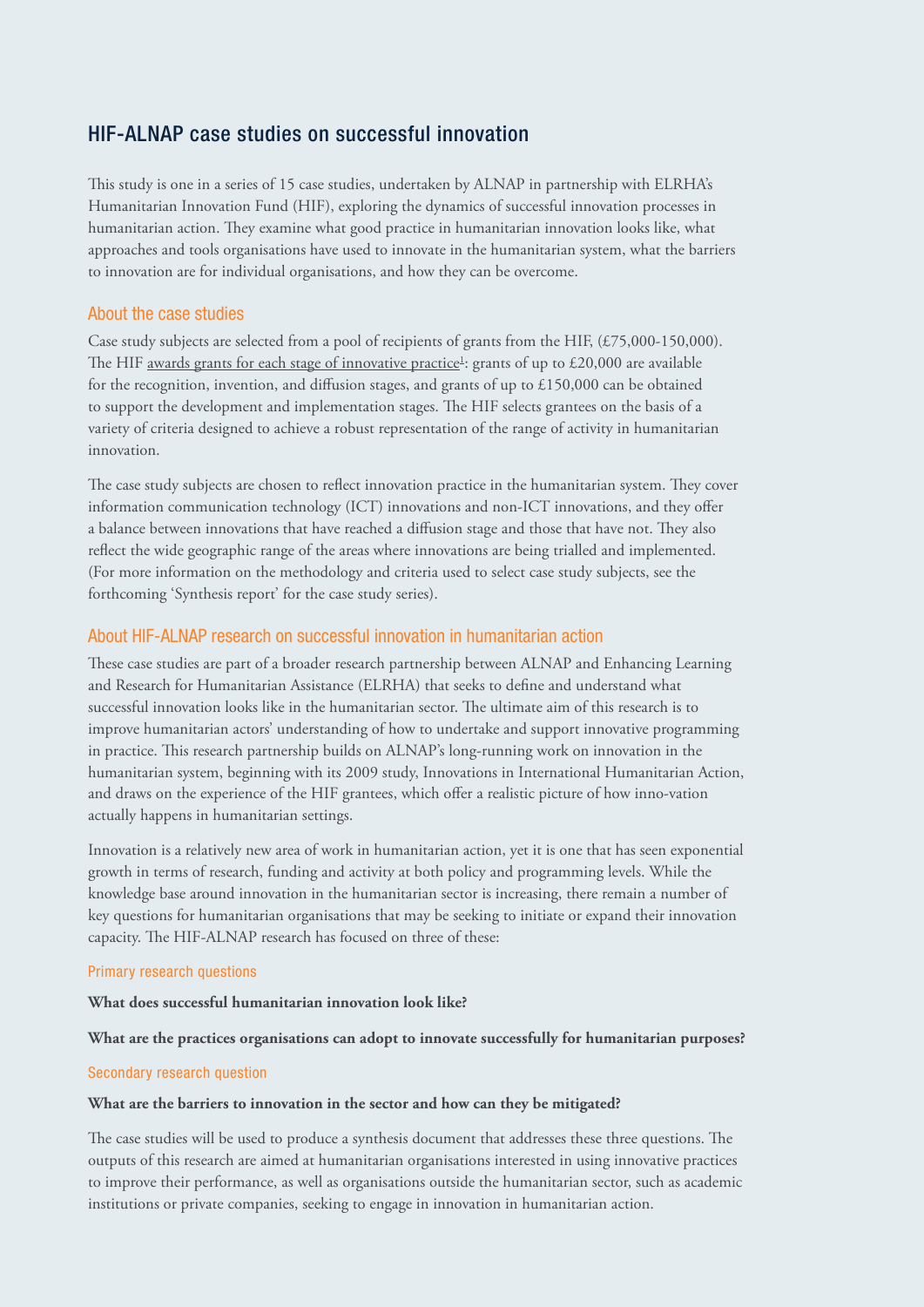# 1. About this case study

| Organisation    | Motivation                                                  |
|-----------------|-------------------------------------------------------------|
| <b>Partners</b> | Handicap International (HI); Johanniter International (JUH) |
| Project         | Appropriate and Affordable Emergency Wheelchairs            |

| Grant                      | Invention        | Implementation                | Diffusion                |  |
|----------------------------|------------------|-------------------------------|--------------------------|--|
| Start date                 | October 2011     | September 2012                | April 2015               |  |
| Grant period               | 6 months         | 22 months                     | 6 months                 |  |
| <b>Total HIF</b><br>budget | £19,992          | £149,640                      | £19,990                  |  |
| Location                   | Pakistan, Global | Global, Kenya,<br>Philippines | Germany, New Zealand, UK |  |

The **Appropriate and Affordable Emergency Wheelchairs** case study describes how **Motivation**, in partnership with Handicap International (HI) and Johanniter International (JUH), developed a wheelchair and training package for use in emergency response contexts.

The aim of the innovation process was to develop a wheelchair that would offer clear improvements over the donated orthopaedic wheelchairs currently used in emergencies. Both Motivation's and HI's experience in emergency response and with disabled individuals contributed to a strong understanding of the problem. The final product offers an improvement over current humanitarian practice by providing users with a more appropriate, comfortable, light-weight, durable and adjustable wheelchair that meets international standards. Throughout the project, Motivation sought the input of end users and partners, proactively identifying opportunities for learning, capturing learning on a regular basis and feeding this information back into the design process.

The product and the training package have been utilised in both the Typhoon Haiyan response and the immediate aftermath of the Nepal Earthquake in May 2015.<sup>2</sup> At the time of completing this case study, the limited focus on diffusion means a wider audience has yet to adopt the innovation.

Research for this case study was desk-based, drawing on a review of project documents and 9 interviews with key project and partner staff in early 2015.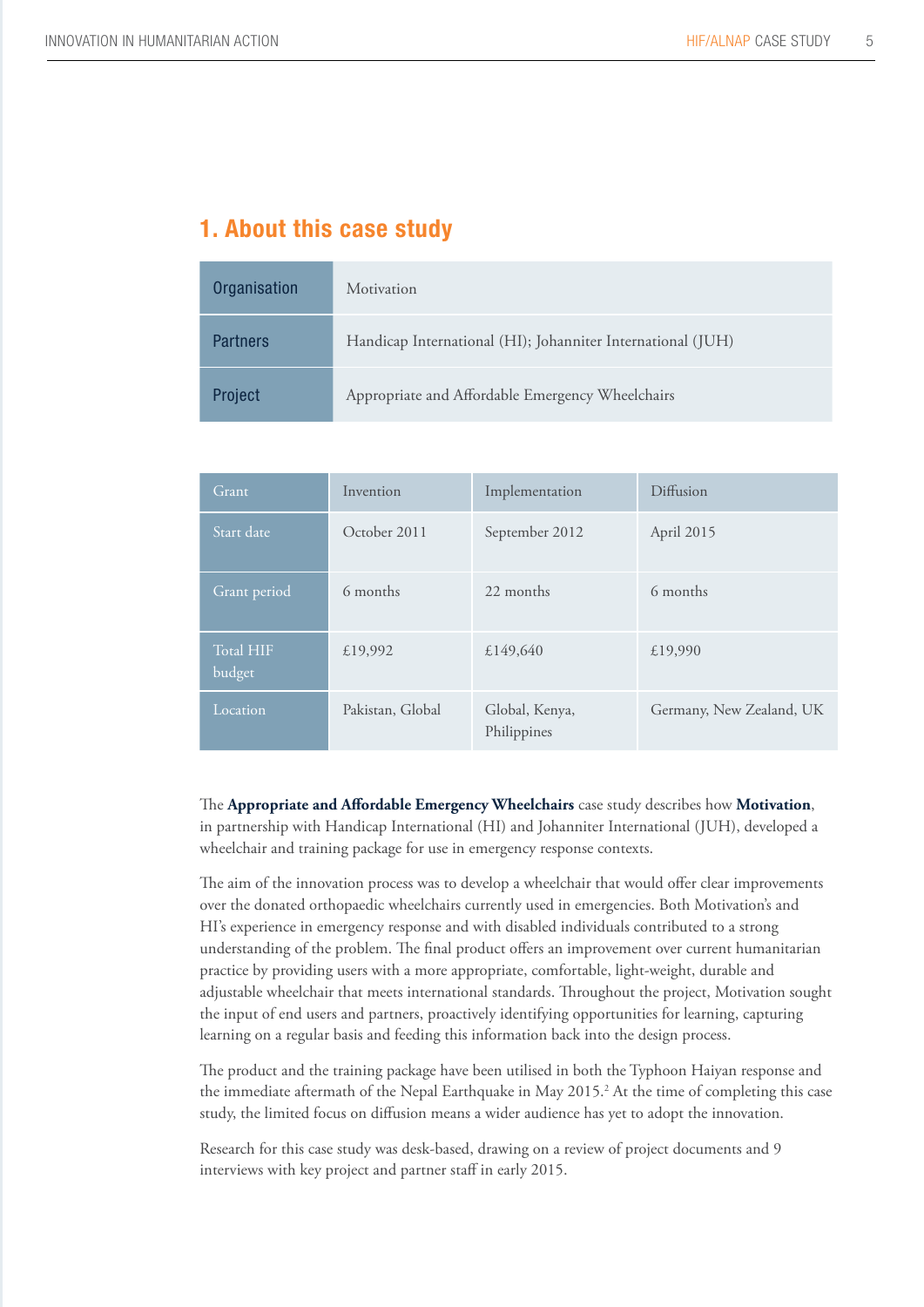# 2. The Problem

According to the 2011 World Report on Disability, more than 1 billion people in the world live with some form of disability, of whom nearly 200 million experience considerable difficulty in functioning.

It is believed the rising prevalence of disability owes in part to an ageing population and an increase in debilitating illnesses. Those with disabilities have poorer health outcomes and higher rates of poverty than people without disabilities.<sup>3</sup> This is partly because disabled individuals face barriers in accessing the services the majority of people take for granted. These barriers increase in less advantaged communities, making the disabled one of the most vulnerable groups.<sup>4</sup>

In an emergency, the existing vulnerability of disabled people is compounded by their immobility and dependence on others, their lack of access to life-saving relief efforts and the risk of lifethreatening health complications. Moreover, injury means the percentage of the population with some form of disability increases in an emergency situation.<sup>5</sup> Recent tsunamis and earthquakes in China (Sichuan), Haiti, Pakistan (Kashmir) and Sri Lanka left 886,846 people injured, many of whom required a wheelchair.<sup>6</sup> However, no appropriate wheelchairs are currently available to meet the needs of people who are injured or have lost their existing wheelchair in an emergency situation.

The following problems associated with wheelchairs currently being supplied in emergencies need to be addressed:

- Unavailability: wheelchairs are slow to arrive
- Inadaptability: they are second-hand and therefore hard to adjust to specific needs
- The design, durability and quality tend to be adapted for hospital use and inappropriate for the rough terrain and challenging environments typically involved in emergencies
- They do not meet international standards
- They have no accompanying training package for the user/carer
- They have no support or pressure-relieving qualities to help prevent life-threatening complications such as pressure ulcers

Given the increasing frequency of large-scale natural disasters and the rising number of disabled people within communities, Motivation and HI recognised the need for an appropriate and affordable emergency wheelchair was greater than ever.

Motivation and HI also sought to indirectly address a deeper problem underlying the challenges around the quality and quantity of wheelchairs in emergency services: lack of sufficient awareness in humanitarian organisations of the needs of disabled people in an emergency response.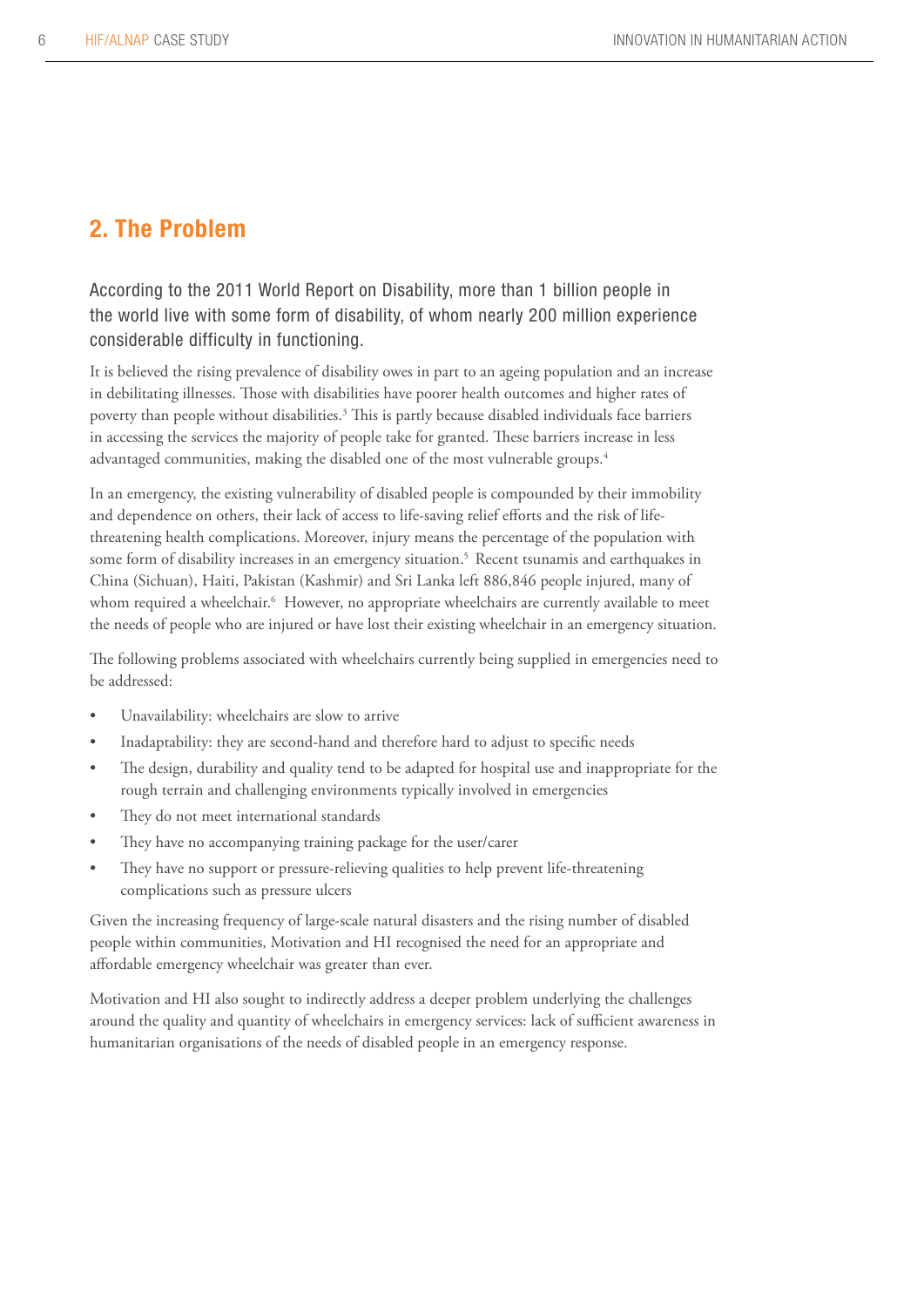# 3. The innovation process

The stages through which successful innovations progress are often unpredictable and dynamic in nature, but there are often similarities. It is therefore useful to understand this innovation process when trying to capture why particular innovations succeed or fail.

There are various models to describe the innovation process, but HIF uses a model based on five stages:

- **Recognition** of a specific problem, challenge or opportunity to be seized
- **Invention** of a creative solution or novel idea that addresses a problem or seizes an opportunity
- **Development** of the innovation by creating practical, actionable plans and guidelines
- **Implementation** of the innovation to produce tangible examples of change, testing it to see how it compares with existing solutions
- **Diffusion** of successful innovations taking them to scale and promoting their wider adoption

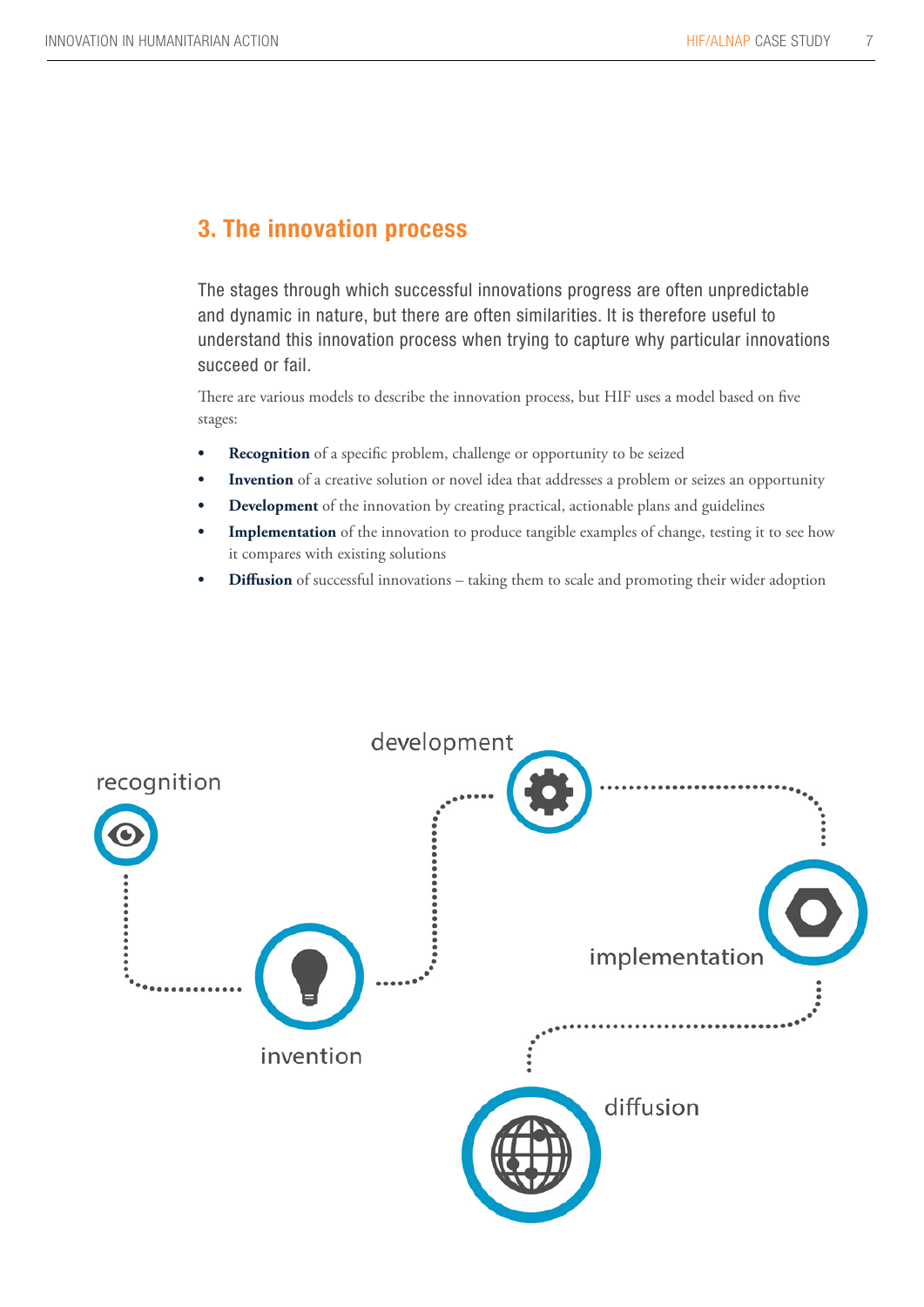These five steps provide a useful archetype for the innovation process and are used in the HIF case study methodology. But they come with the caveat that innovation is complex and non-linear, and that identifying deviations from this model is just as important as (and possibly more so than) confirming the applicability of the model itself. The HIF-ALNAP case studies will seek to map in greater detail the chronology of these stages and how they overlap and interact for each HIF grantee.

# 3.1 Recognition



Both HI and Motivation had identified the need for a mobility device suitable for emergency response scenarios over several years of practical engagement in emergency response contexts. In particular, experiences in Sri Lanka after the 2004 tsunami, Pakistan after the 2005 earthquake and Haiti after its earthquake in 2010 presented both organisations with first-hand experience of the challenges disabled individuals faced in emergency contexts. Motivation and HI spoke regularly with mobility device users in each of these contexts to help build a picture of need.

Those who have mobility issues struggle to access life-saving services and resources. Lack of mobility products also affects the efficiency with which health services are able to respond. The need for an appropriate, affordable, lightweight 'emergency wheelchair' that is available immediately for emergency response deployment was clear. This type of device, with its unique specifications, did not exist on the market.

Prior to this project, HI and Motivation had worked together for more than 20 years. As part of their strategic partnership, they seek to collaborate on projects in which they can combine their complementary skills and experience. Motivation is an international disability charity that provides



Photo: Wheelchair user with one of the 44 emergency wheelchairs distributed during the Typhoon Haiyan (Yolanda) response in December 2013. Credit: Motivation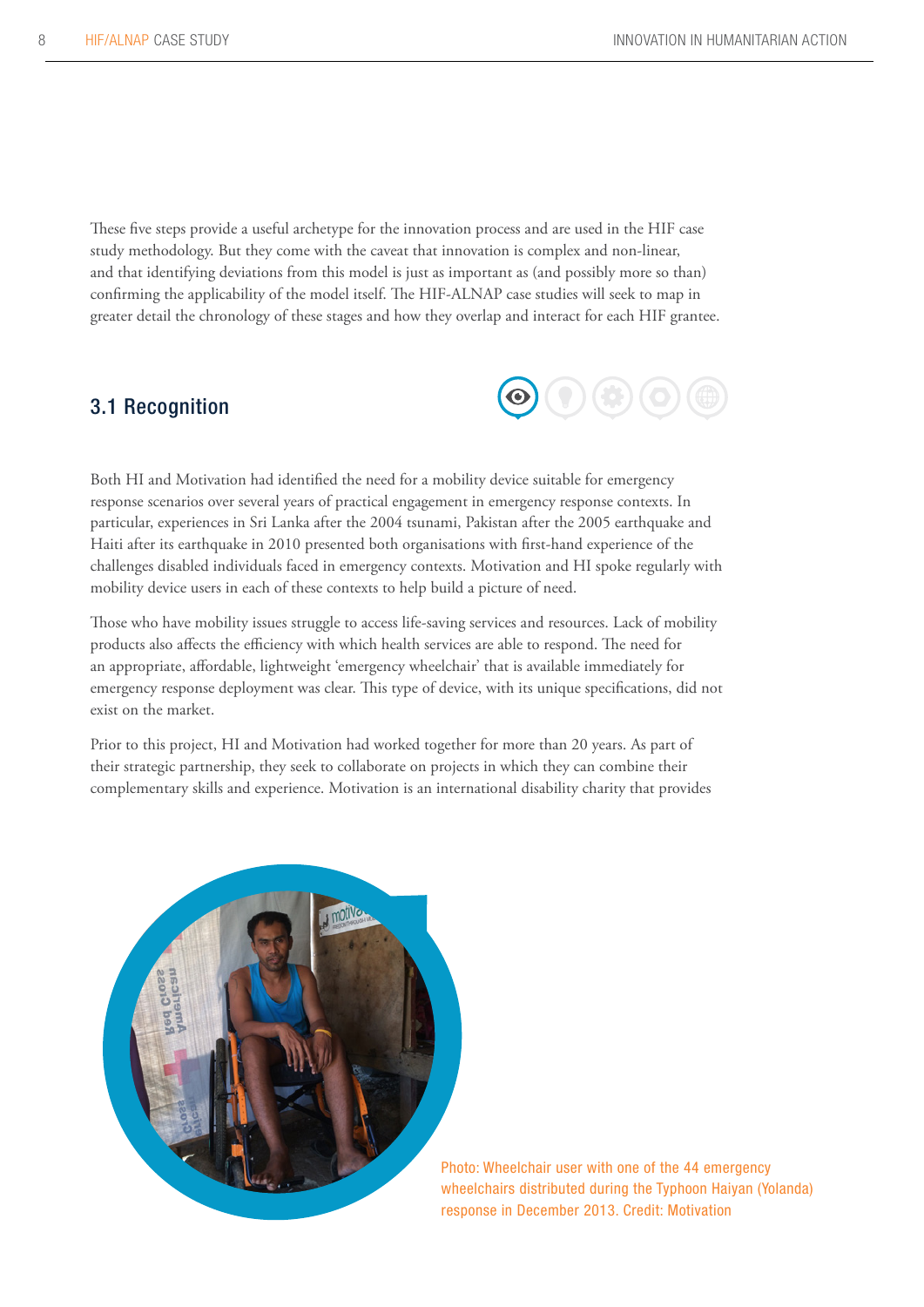wheelchairs and programming with the aim of helping disabled people stay healthy, get mobile and play an active role in the community. HI has been working in the disability sector for 33 years and routinely witnesses first-hand the impact of emergencies on populations around the world and the heightened vulnerability of the disabled community during those emergencies.

# 3.2 Invention



Between November 2010 and the end of 2011, HI and Motivation began their initial discussions on this problem and how they could design a wheelchair more appropriate for emergency contexts. The HIF small invention grant, awarded in autumn of 2011, provided the necessary financial resources and impetus to begin the invention process in earnest.

From October 2011 onward, Motivation and HI worked closely on the invention. Collectively, the Motivation team had more than 60 years' experience designing and developing wheelchairs, drawing on both technical and clinical specialists, but its practical understanding of the emergency response context was less advanced. HI outlined for Motivation the key requirements and capabilities of the wheelchair, and these were fed into the initial design brief. The following specifications were given:

- To meet international standards;
- Lightweight and compact in terms of shipping size (for transportation and storage);
- Easily transportable and easily foldable for storage;
- Adjustable fit (for a range of sizes) with adjustable seat depth and footrest height;
- Durable (no need for maintenance) through steel construction and tubeless tyres with solid foam;
- Capable of dealing with rough terrain (to evacuate people and for self-propulsion);
- Adjustable axle position (for the different weight distribution of double amputees);
- Swing-away footrests;
- Affordable, so organisations can order large numbers, reaching more people;
- Rapid assembly (using hand tools) and simple to assess and fit;
- Highly visible frame colour.

In order to better understand the problem context for this innovation, Motivation attended an emergency response simulation run by JUH to learn about the environment the wheelchairs would be entering and the complexity of the distribution process for service providers.

HI's specifications, combined with the experience of Motivation staff, ensured a strong product design brief that was referred to throughout the project delivery and that dictated project milestones. The quality of the initial brief was a key factor in the success of the end product.

Motivation and HI also recognised the importance of creating a simple training package to accompany the product. Training enabled those without extensive health care experience to distribute the wheelchairs and fit them to the end user in an emergency response setting.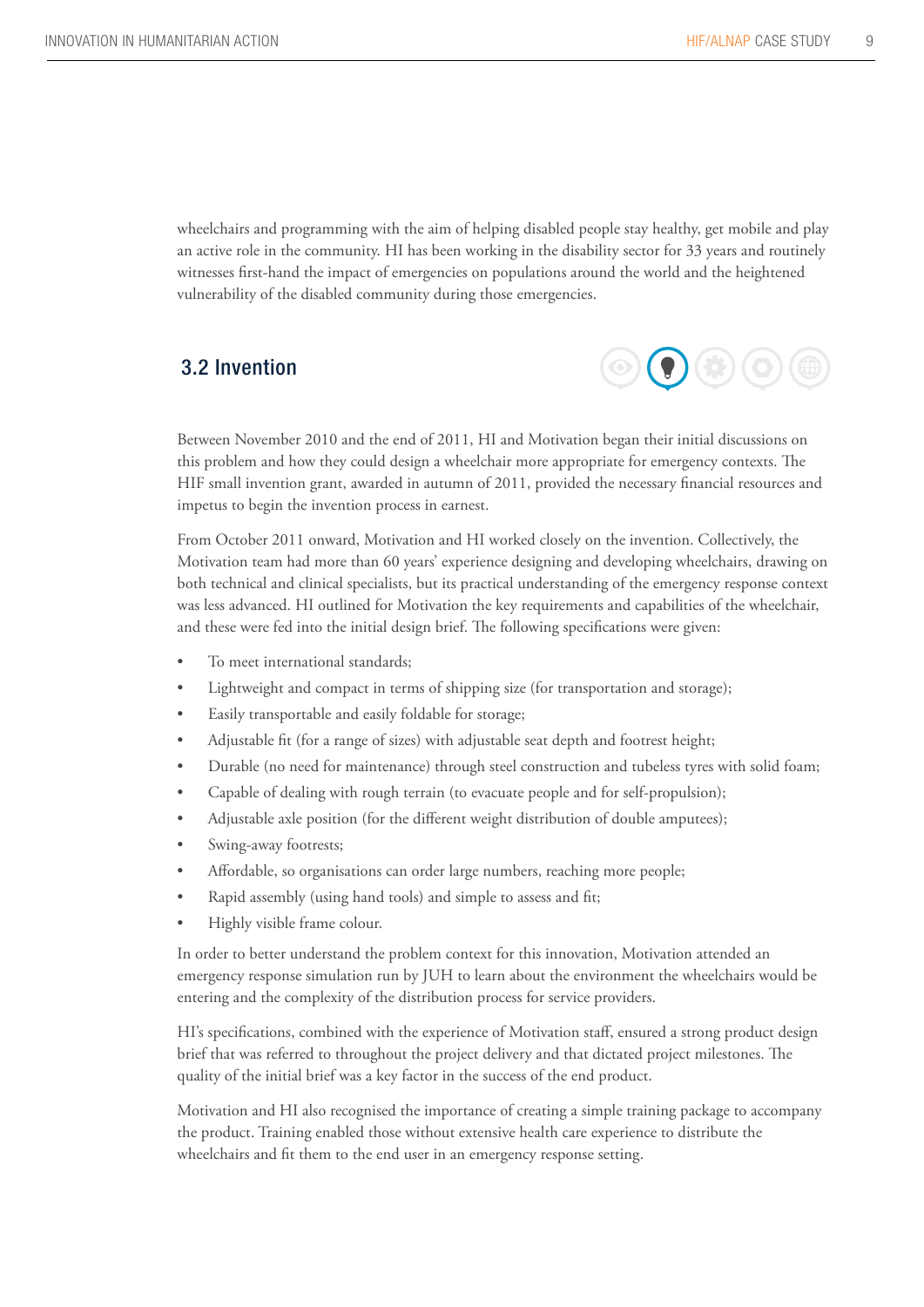# 3.3 Development



Having completed the invention with the small HIF grant, Motivation secured the large HIF grant to develop and implement the wheelchair in September 2012. Motivation immediately set about developing the wheelchair using its standard product design methodology, which includes:

- • Identifying a design specification;
- Evaluating existing products;
- Developing the design;
- Producing and trialling prototypes;
- Finalising design;
- Identifying and defining tools and training; and
- Designing, developing and prototyping tools and training.

#### **Design**

Design decisions were made on the basis of the common disabilities encountered in emergency situations and the environment in which the wheelchair would be used. Motivation had to balance several competing demands in the design of the prototype. For example, the wheelchair needed to have a strong, durable and robust structure that could withstand potentially rough terrain yet also had to be simple, lightweight and easy to construct.

Having developed the design brief with HI, Motivation also finalised a statement that defined the scope of the emergency wheelchair, to guide field workers as to the contexts in which they could use it.

#### Production

A factory in China was selected to develop the prototype. Most of the world's wheelchairs are already produced in China, which means costs are lower and parts readily available. After two prototypes were produced and reviewed by HI, a final prototype was approved and sent to the International Organization for Standardization (ISO)-certified testing centre in China to undergo a range of tests. Design was modified until the wheelchair obtained ISO certification and met World Health Organization (WHO) wheelchair guidelines.

### Service package

The emergency wheelchair service package was also developed to accompany the wheelchair and facilitate assembly and deployment. This package included wheelchair set-up directions, an emergency assessment and fitting procedure, a user instruction manual and a user feedback form. Draft versions of these documents were produced and reviewed by HI at its headquarters in Lyon and JUH.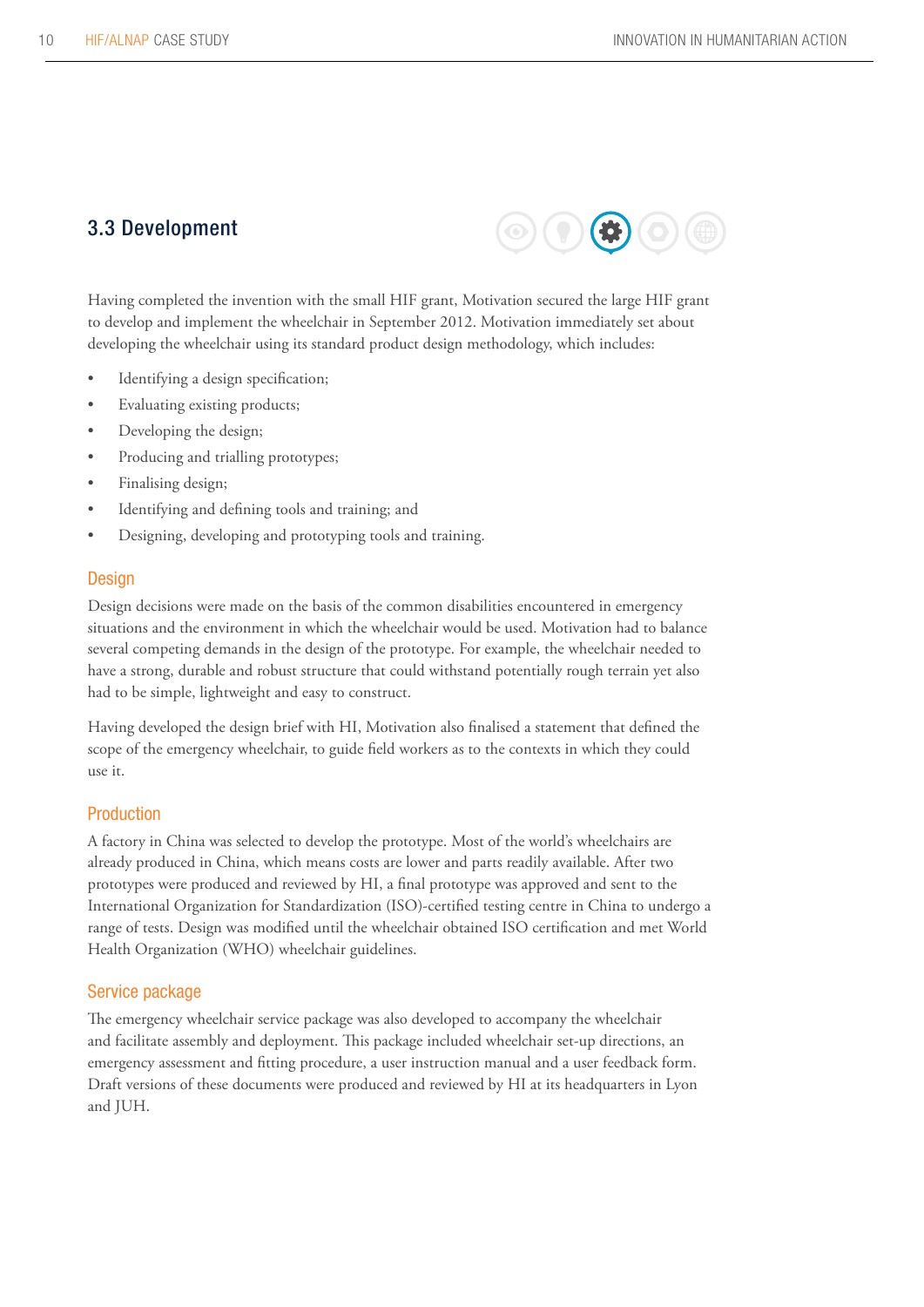# 3.4 Implementation



#### Field-testing

Having developed an ISO-certified prototype and service package, Motivation undertook a series of field trials. A field trial protocol was agreed with HI, including field trial documentation (participant briefing, questionnaires and clinical feedback forms). Field tests were done in Pakistan by HI and subsequently in Kenya by Motivation. The trials were important in securing feedback from end users and making the necessary adjustments to the prototypes. The training package was also trialled in these field tests.

#### **Training**

HI and JUH staff were trained as trainers in emergency wheelchair response in order to prepare them for possible future deployment. Motivation conducted the train-the-trainer training at HI headquarters in Lyon. Motivation captured lessons from this process – for example the need to keep documentation to a minimum and pass on training quickly and simply to the field. The necessary changes were made to the training package before running a training session in Frankfurt for JUH.

#### **Stockpiling**

A major part of implementation involves stockpiling a product in the right place, ready for deployment in an emergency. The emergency response wheelchairs were stockpiled at the HI and JUH emergency response depots in Dubai and Frankfurt, respectively. HI stored 200 wheelchairs and JUH 100.

#### **Deployment**

Typhoon Haiyan struck the Philippines in November 2013, injuring more than 28,000 people and leaving millions homeless. Motivation worked with HI and JUH to deploy the emergency wheelchairs in the immediate aftermath of the disaster. HI deployed an international team to Tacloban and attempted to send 100 wheelchairs in mid-December. Due to a variety of reasons concerning the emergency logistics coordination in HI's centre in Dubai and the cost of air freight, the wheelchairs only arrived in the Philippines the first week of January. At this point, HI faced a further hurdle getting the wheelchairs through customs: HI had recently changed its organisational status to a federation, and had yet to re-register, as required, in the Philippines. As a result, Motivation and HI agreed in mid-January not to attempt to distribute the wheelchairs in the Philippines as part of a response to the Typhoon, as three months had passed and the period of time for which the wheelchairs would have their maximum impact—in the immediate aftermath of a disaster—had now passed. The wheelchairs were released from customs in late February 2014 and remain in HI's warehouse in the Philippines for potential use in a future crisis.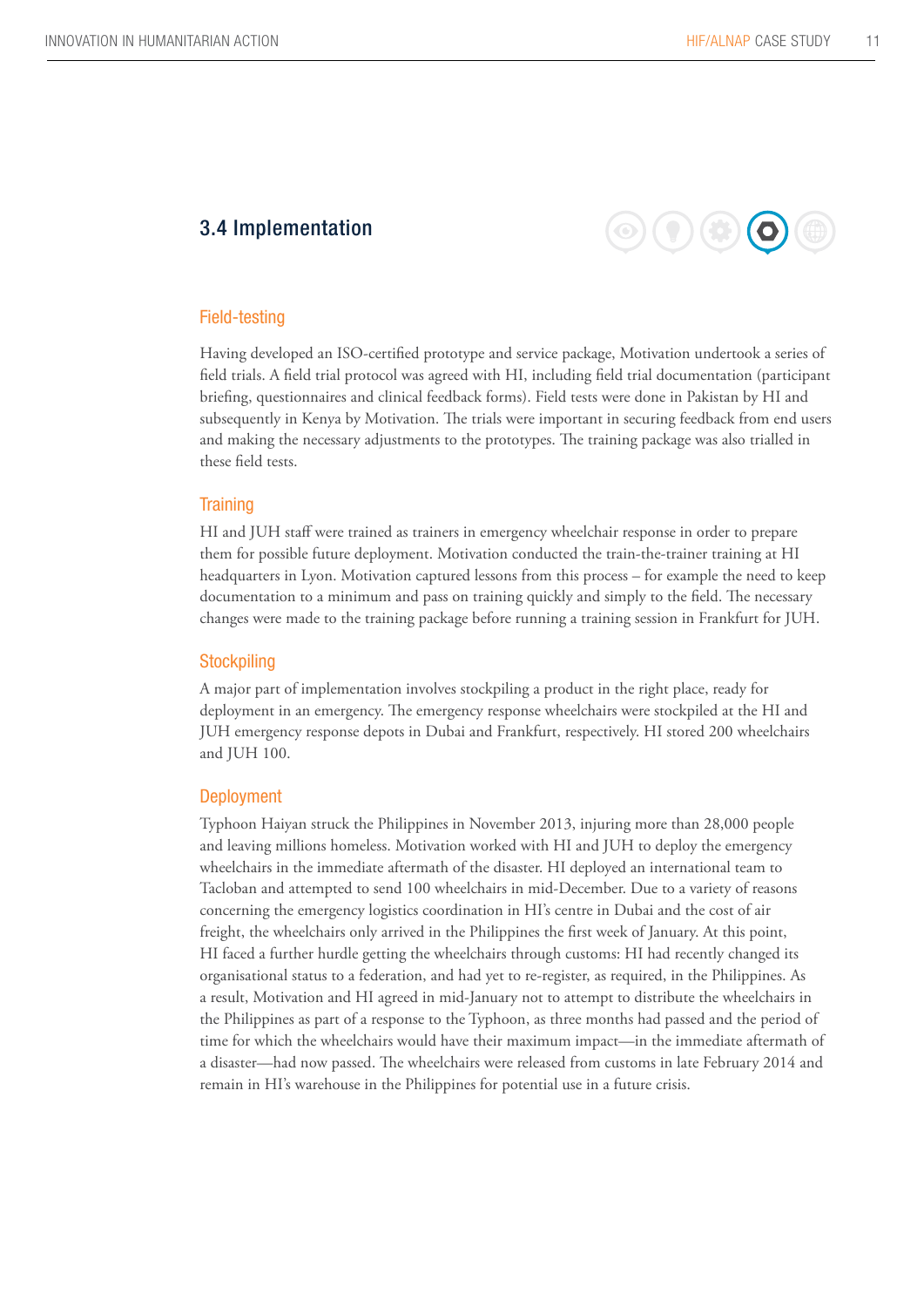In the meantime, JUH air freighted 50 wheelchairs from its Frankfurt depot to Cebu as part of a Lufthansa relief flight, which was provided at no cost. The wheelchairs arrived in the country on 22 November and passed customs without problem. Working with partners, JUH distributed 44 wheelchairs to affected people in the Ormoc Region.

As a further example of how Motivation continually sought out opportunities for learning, in January 2014 Motivation staff went to the Philippines to conduct a monitoring visit. They visited some of the wheelchair users to assess whether the wheelchairs had been fitted properly, if training had been passed on and to receive feedback on the quality of the wheelchairs. This was also an opportunity to learn from the different approaches of its two implementing partners, HI and JUH, in order to identify lessons for future response partnerships.

There were a number of key findings from the Philippine distribution, such as those related to the inappropriate quantity of each wheelchair size category available and lack of an elevated leg rest. This feedback was passed on to the designers and developers, and a new prototype iteration was worked on. The non-linear, cyclical nature of the design process means invention and development often run alongside implementation and diffusion in the continued search for improvement.

# 3.5 Diffusion



The emergency wheelchair has gained some attention and was shortlisted for an innovation award at the international development event AidEx in October 2013. Motivation's Co-founder and President David Constantine was given the Guardian International Development Achievement Award for 2013 for 'innovative wheelchair design'.

Motivation applied for its third grant from HIF, a diffusion grant, in spring 2015 and is currently carrying out diffusion activities. Diffusion is a challenging stage in an innovation process because it requires innovators to move beyond demonstrating the effectiveness of an innovation in one or two contexts and to convince potential users that their innovation is more widely effective: in short, grantees can take their innovation 'to scale' only if they can convince a wide audience of potential users it will work for them and is better than their current way of working.

Recognising the problem of inappropriate wheelchairs in emergency contexts was the result of a deeper challenge – a lack of awareness of the needs and interests of disabled people – Motivation has focused on awareness-raising activities in its diffusion stage. Realising that 'the diffusion of ideas is an evolving process'7 , Motivation has identified two key target groups for diffusion. First is humanitarian actors, to raise awareness of the wheelchairs and of the needs of disabled people in emergencies, and second is organisations within the disability sector, to raise awareness of the emergency wheelchair.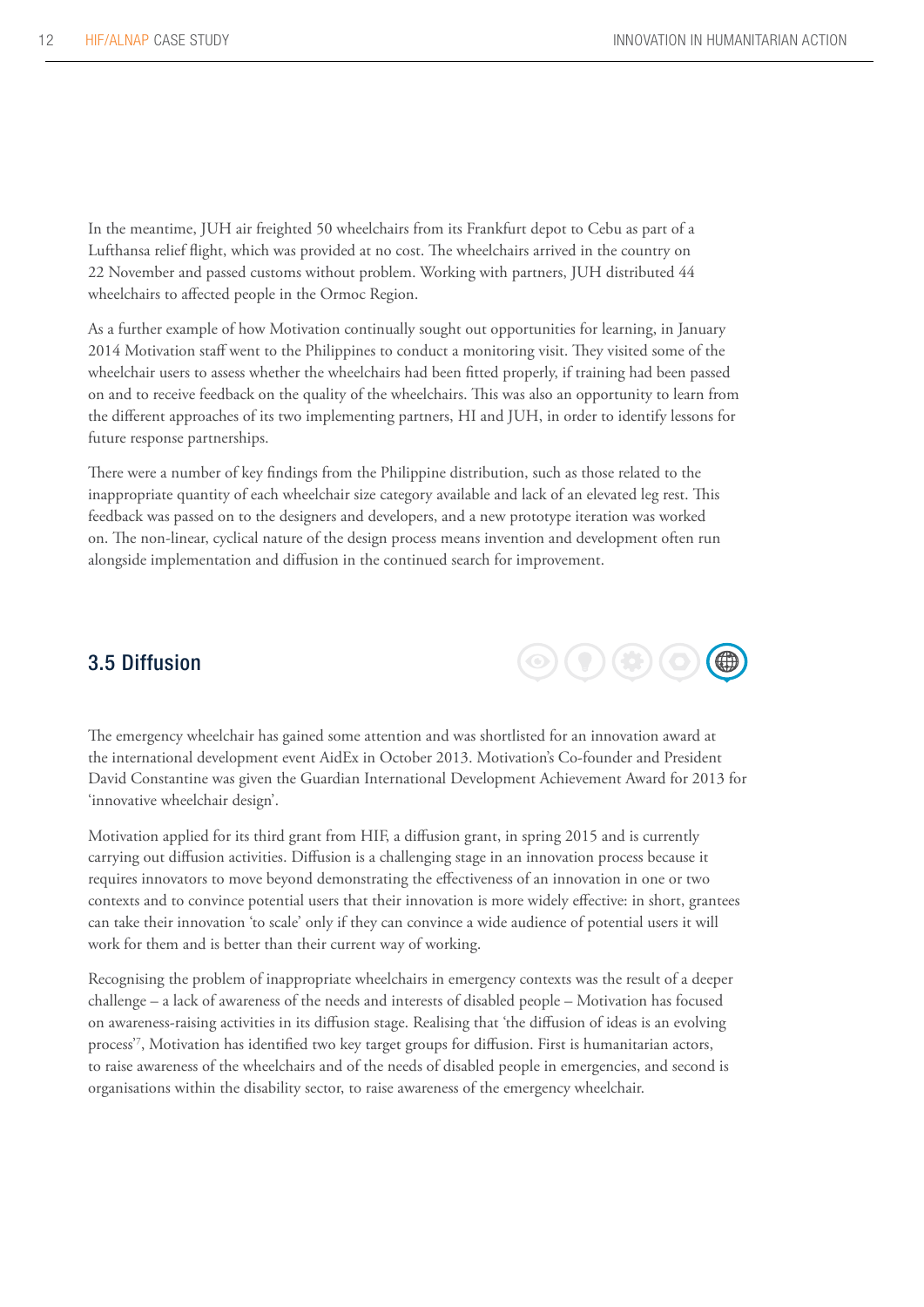For the first group, Motivation has provided training to the UK International Emergency Trauma Register (UKIETR), a roster of surgeons, anaesthetists, emergency physicians/nurses and other supporting medical, nursing and paramedical personnel who are interested in responding to largescale emergencies overseas. Motivation has also worked with the Disasters Emergency Committee (DEC), the British Organisation for Non-governmental Development (BOND) and other international non-governmental organisation (NGO) groups to raise awareness of the emergency wheelchairs and the importance of addressing the needs of disabled people in emergencies more effectively.

For the second group, Motivation has reached out to the World Federation of Occupational Therapists (WFOT) and the International Disability and Development Coalition (IDDC). Motivation also attended the International Society for Prosthetics and Orthotics (ISPO) World Congress in Bangalore, India, and gave a presentation about the emergency wheelchair project. As ISPO is the network that informs the sector and the ISPO Congress is a large forum, this gave Motivation the opportunity to introduce the emergency wheelchair to a wide audience and encourage diffusion.

As noted, a number of small adjustments are being made to the chair design following feedback from implementation in the Philippines. Motivation also carries out annual reviews of all its products, which are likely to highlight other small improvements to be addressed. The organisation also has 150 chairs in stock in Dubai, ready for use in the next large-scale emergency, and is seeking to engage other large agencies in distribution. As this case study is being written, emergency response wheelchairs are being distributed in Nepal following the 25 April 2015 earthquake.



Photo: Motivation's emergency wheelchairs being used after the Nepal Earthquake, April 2015. Credit: Wes Pryor/ Handicap International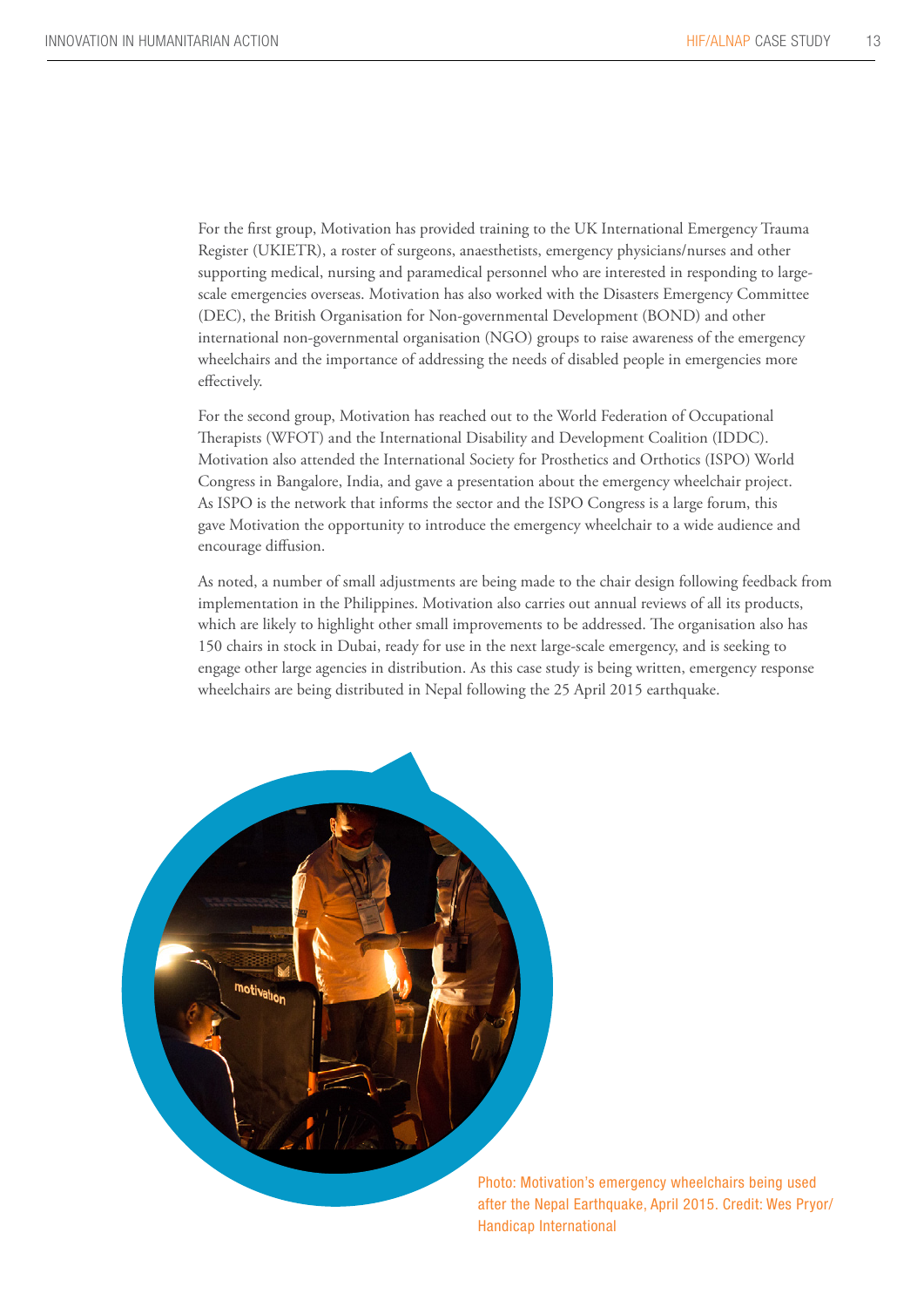# 4. Was this a successful innovation process?

Inherent in all innovation processes is some degree of failure. This presents a challenge to understanding what contributes to a good innovation process: even successful processes will experience difficult pilots or setbacks in design or diffusion. The HIF-ALNAP research on innovation processes therefore distinguishes between a good innovation – an output of an innovation process that leads to measurable gains in effectiveness, quality and efficiency – and a good innovation process. This research defines a successful innovation process through three criteria:

Table: Criteria of success for innovation processes

| <b>Increased learning</b><br>and evidence | There is new knowledge generated or an enhanced evidence base around<br>the problem the innovation is intended to address, or around the<br>performance of the innovation itself. |
|-------------------------------------------|-----------------------------------------------------------------------------------------------------------------------------------------------------------------------------------|
| Improved solution                         | The innovation offers a measurable, comparative improvement in<br>effectiveness, quality, or efficiency over current approaches to the<br>problem addressed by the innovation.    |
| Adoption                                  | The innovation is taken to scale and used by others to improve<br>humanitarian performance.                                                                                       |

Through the research process for the case studies, ALNAP and HIF are also seeking to understand how HIF grantees define success in their work, in order to identify unexpected or unacknowledged benefits from engaging in innovation.

The research team used evidence collected for this case study to assess the success of the Appropriate and Affordable Emergency Wheelchairs innovation process against the above three criteria.

Overall, the process was successful in developing a product and training package that to a large degree fulfils the initial brief. While no studies have been carried out to compare the emergency wheelchair with a standard orthopaedic wheelchair, wheelchair users have scored the emergency wheelchair highly in terms of satisfaction. As Motivation has only recently begun diffusion, it is too soon in the lifespan of the project to determine whether it will be successful in securing wider adoption of the wheelchair and training package.

Specifically, findings for the three success criteria were as follows:

### Increased learning and evidence

The emergency wheelchair innovation has generated new knowledge around the issue of providing disabled individuals with appropriate solutions in an immediate post-disaster setting, in addition to new knowledge around the way Motivation conducts innovation itself.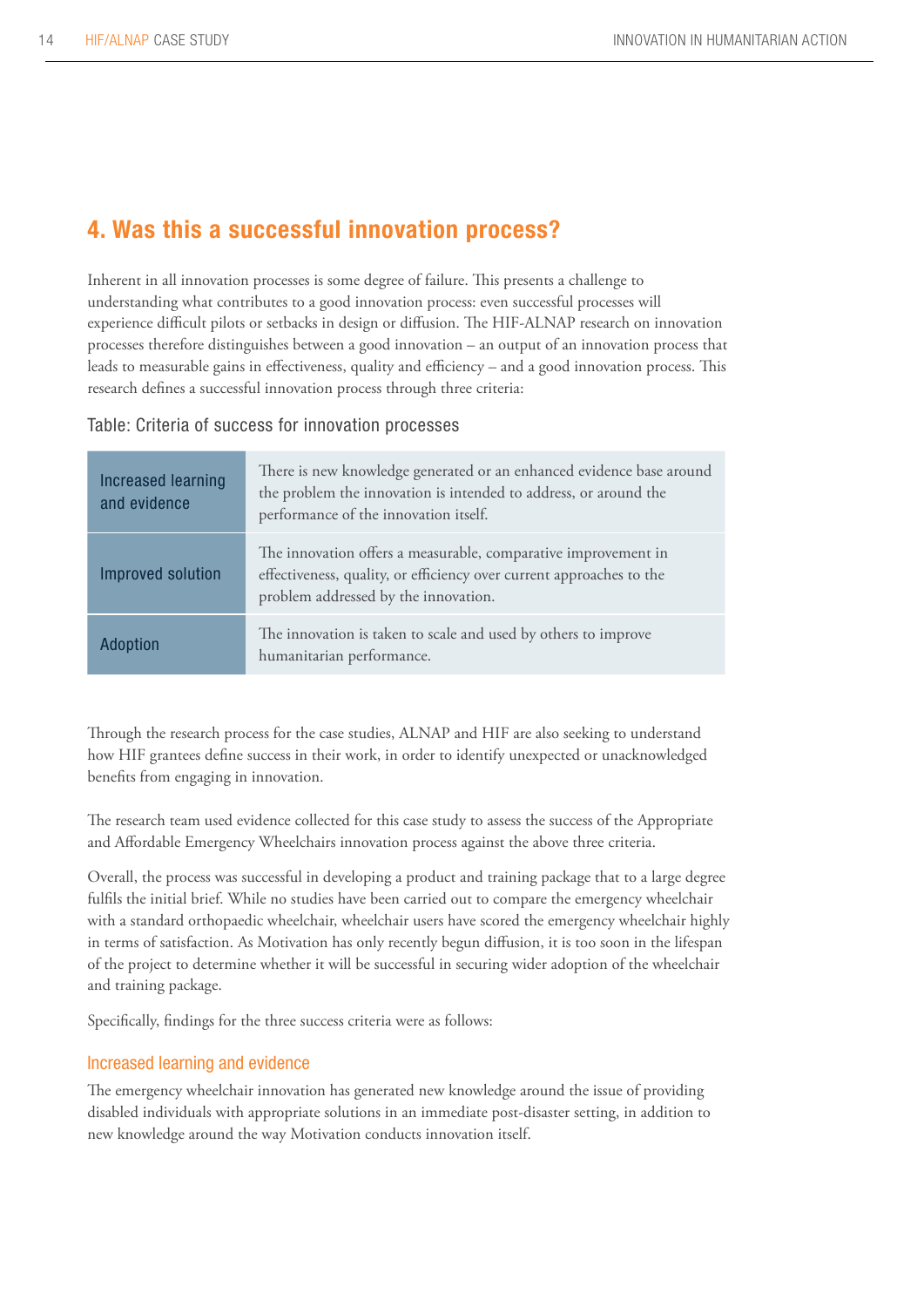### Improved solution

In terms of quality, both the wheelchair and the accompanying training package for service providers have received positive feedback from partner organisations and wheelchair users. An evaluation was conducted in the Philippines following the distribution of the emergency wheelchair in the immediate aftermath of Typhoon Haiyan. In a survey conducted for an impact assessment, end users gave the following ratings for the wheelchair:

|                                           | <b>Terrible</b> | <b>Unhappy</b> | <b>Mostly</b><br><b>Dissatisfied</b> | Mixed | <b>Mostly</b><br><b>Satisfied</b> | Pleased | Delighted |
|-------------------------------------------|-----------------|----------------|--------------------------------------|-------|-----------------------------------|---------|-----------|
| <b>Size</b>                               | $0\%$           | 7%             | $0\%$                                | $0\%$ | 29%                               | 36%     | 29%       |
| Weight                                    | $0\%$           | $0\%$          | $0\%$                                | $0\%$ | 21%                               | 50%     | 29%       |
| Ease to move from<br>place to place       | $7\%$           | $0\%$          | $0\%$                                | 7%    | 7%                                | 50%     | 29%       |
| How the wheelchair<br><b>looks</b>        | $0\%$           | $0\%$          | $0\%$                                | 0%    | 7%                                | 50%     | 36%       |
| Easy to use                               | $0\%$           | 7%             | 7%                                   | 14%   | 7%                                | 36%     | 29%       |
| <b>Product preparation</b><br>time        | $0\%$           | $0\%$          | $0\%$                                | 7%    | 7%                                | 43%     | 43%       |
| Reliability                               | $0\%$           | $0\%$          | $0\%$                                | $0\%$ | 7%                                | 71%     | 21%       |
| Meets user's needs                        | $0\%$           | $0\%$          | $0\%$                                | 14%   | $0\%$                             | 36%     | 50%       |
| Fitting - time it<br>took to get          | $0\%$           | $0\%$          | $0\%$                                | 7%    | $0\%$                             | 43%     | 50%       |
| Instructions:<br>maintenance &<br>repairs | 7%              | $0\%$          | $0\%$                                | 14%   | $0\%$                             | 36%     | 43%       |
| Instructions: user<br>training            | $0\%$           | 7%             | $0\%$                                | 7%    | $0\%$                             | 57%     | 29%       |

Table: Questions on how the user is satisfied with the assistive device received<sup>8</sup>

Motivation has also aimed to keep the cost of the wheelchair below  $£100$ , in response to humanitarian organisations' concerns around cost-efficiency. Overall, therefore, they filled their brief for an appropriate, reliable and affordable emergency wheelchair.

However, comparing this with previous approaches to serving people with limited mobility in emergencies in order to establish whether Motivation's wheelchair provides an improvement over the prior status quo approach has proved challenging. The status quo approach of humanitarian organisations to addressing this problem has ranged from distributing donated orthopaedic wheelchairs to not addressing the needs of disabled people at all. In many cases, people living with disability have obtained chairs themselves, usually getting ex-hospital wheelchairs to use at home. These chairs are really designed for use inside a hospital.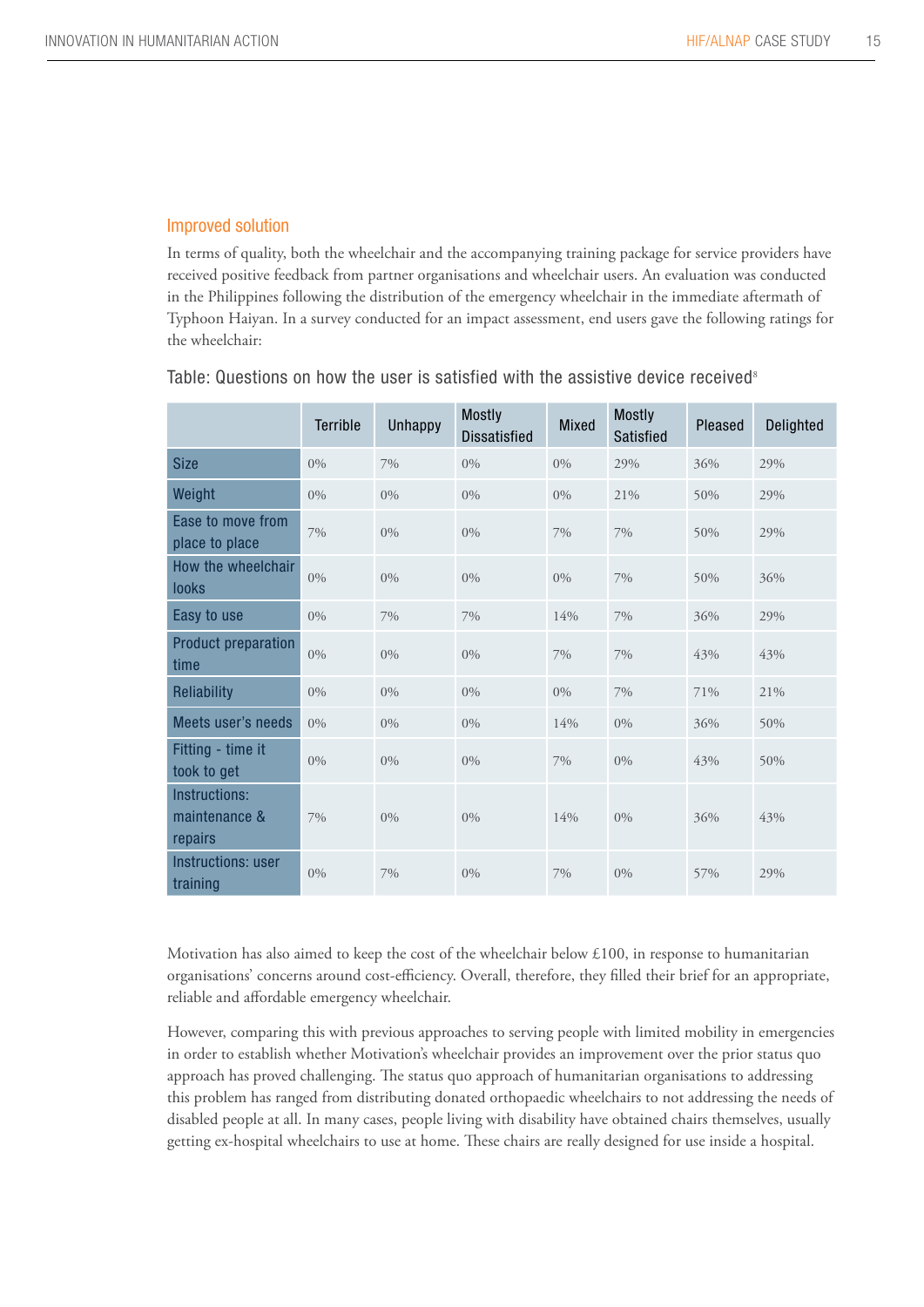While there are no studies contrasting satisfaction rates between emergency wheelchairs and orthopaedic wheelchairs, the highly positive responses on the emergency wheelchair users are promising. Motivation is currently seeking to establish this comparative benefit through reports from the Nepali Earthquake response.

While the wheelchair may provide an improvement in terms of its appropriateness and quality for disabled people, it is more expensive than using donated wheelchairs or providing no mobility assistance to disabled people whatsoever. Therefore, the question of enhanced cost-efficiency comes down to the priorities established by donors and implementing organisations and their view of supporting people living with disability. While humanitarian organisations may spend more funds than previously providing these wheelchairs, they are also providing an arguably valuable new service to a part of the population that is often excluded from disaster response efforts. And this can have a ripple effect in terms of how humanitarians interact with and serve disabled people more broadly.

As Sarah Sheldon, Motivation's Project Manager, reflected, 'the success of this innovation goes beyond the successful design, development and delivery of a workable product, and raises the profile of disabled people within emergency response […] Having a product means you can approach people, engage them and have a larger conversation around the issue of disability.'

Therefore, insofar as providing services to disabled people in emergency response offers an improvement over failing to provide these services, the emergency wheelchair and accompanying training package have made a clear improvement to how humanitarians deliver assistance.

#### Adoption

While Motivation has fully engaged with this element of the project, as yet the innovation has not been taken to scale and other humanitarian organisations are in the early stages of adopting the innovative product. While adoption of humanitarian innovation can take time, given infrequent opportunities to implement, lessons have already been learnt with regard to more appropriate marketing strategies and the need for improved planning and resourcing of the diffusion stage.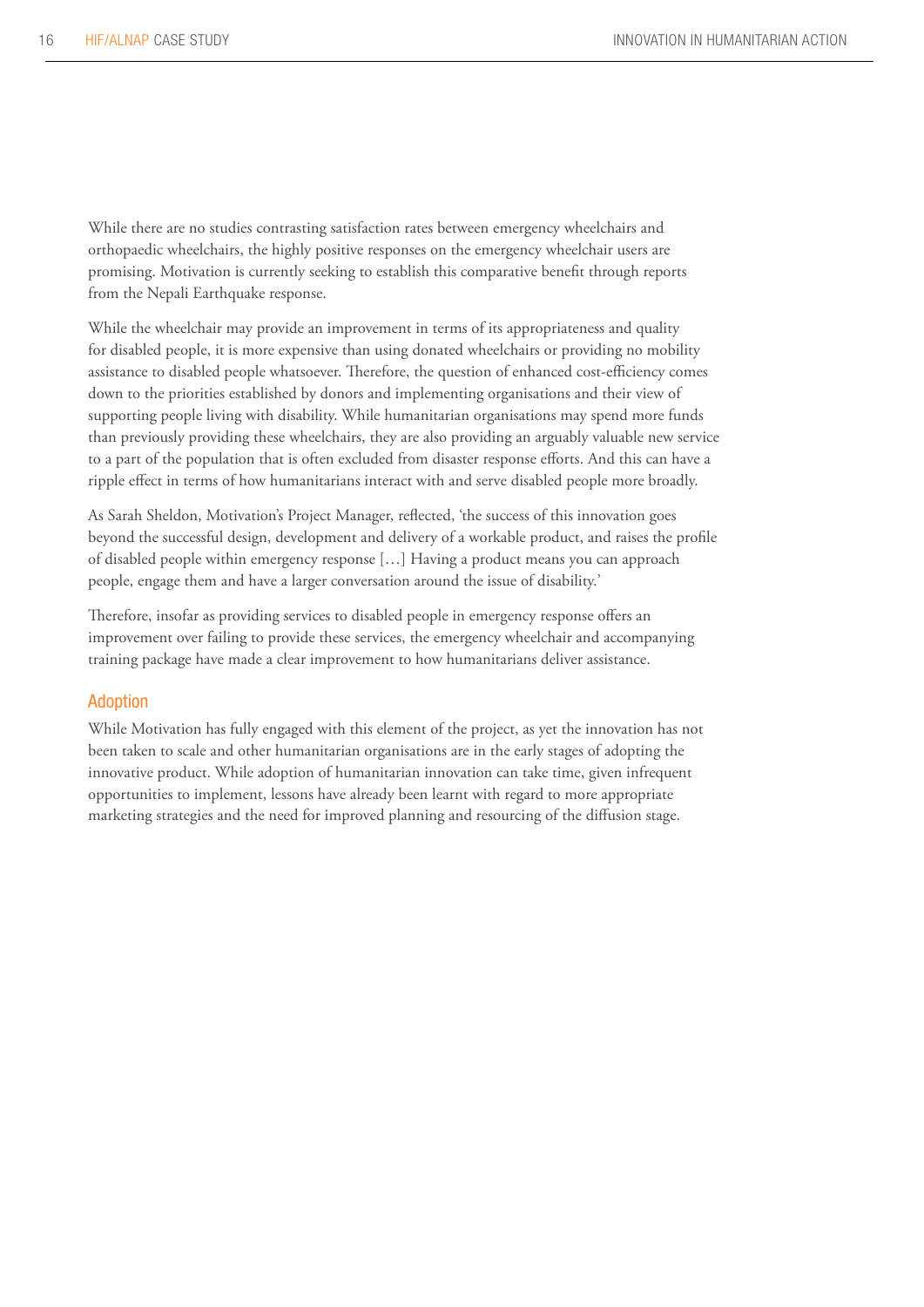# 6. What are we learning about innovation?

Drawing on research from the humanitarian sector and beyond, including previous case study material, HIF has identified a range of factors generally held to be fundamental to successful innovation processes. An important part of the case study research lies in testing, through the experience of the HIF grantees, the extent to which these propositions hold true in humanitarian settings.

#### **• Managing relationships and setting common objectives**

Innovation always involves multiple actors – partners, implementers and end users – all of whom can change over the different stages of an innovation process. Assigning specific time and resources to managing these relationships and ensuring common objectives across the different stakeholders of an innovation will contribute to a successful innovation process.

#### **• Dividing tasks and responsibilities**

Given the complexity of many innovation processes, a clear division of tasks and responsibilities between individuals and organisational units is important for developing a successful innovation.

#### **Resourcing an innovation**

Working in innovation requires flexibility to deal with the unknown, and this is particularly so with an innovation in the humanitarian sector. Budgets and resource plans therefore need to be suitably flexible to accommodate several possible outcomes (e.g. the need for further trials) as well as likely deviations from the original plan.

#### **Flexibility of process**

At its heart, managing an innovation process is about creating space for flexibility. Processes featuring flexible timelines, feedback loops for adaptation during the piloting phase and individuals resourced to execute changes in response to emerging results will be more likely to succeed.

#### **• Assessing and monitoring risk**

Innovation processes in humanitarian action need to have an appropriate relationship to risk. We expect processes will be more likely to produce improved solutions and achieve uptake when they include an assessment of the different risks that might have an impact on the effectiveness of the innovation, as well as a strategy or plan to monitor and adjust development in light of changes in these risks on an ongoing basis.

#### **Drawing on existing practice**

Knowledge of existing practice and experiences is expected to contribute to more effective innovations through a better understanding of past attempted solutions, an accurate initial understanding of the problem or opportunity addressed by the innovation and an awareness of potential users and their needs.

Findings for these six propositions are presented in the graphics on the next few pages.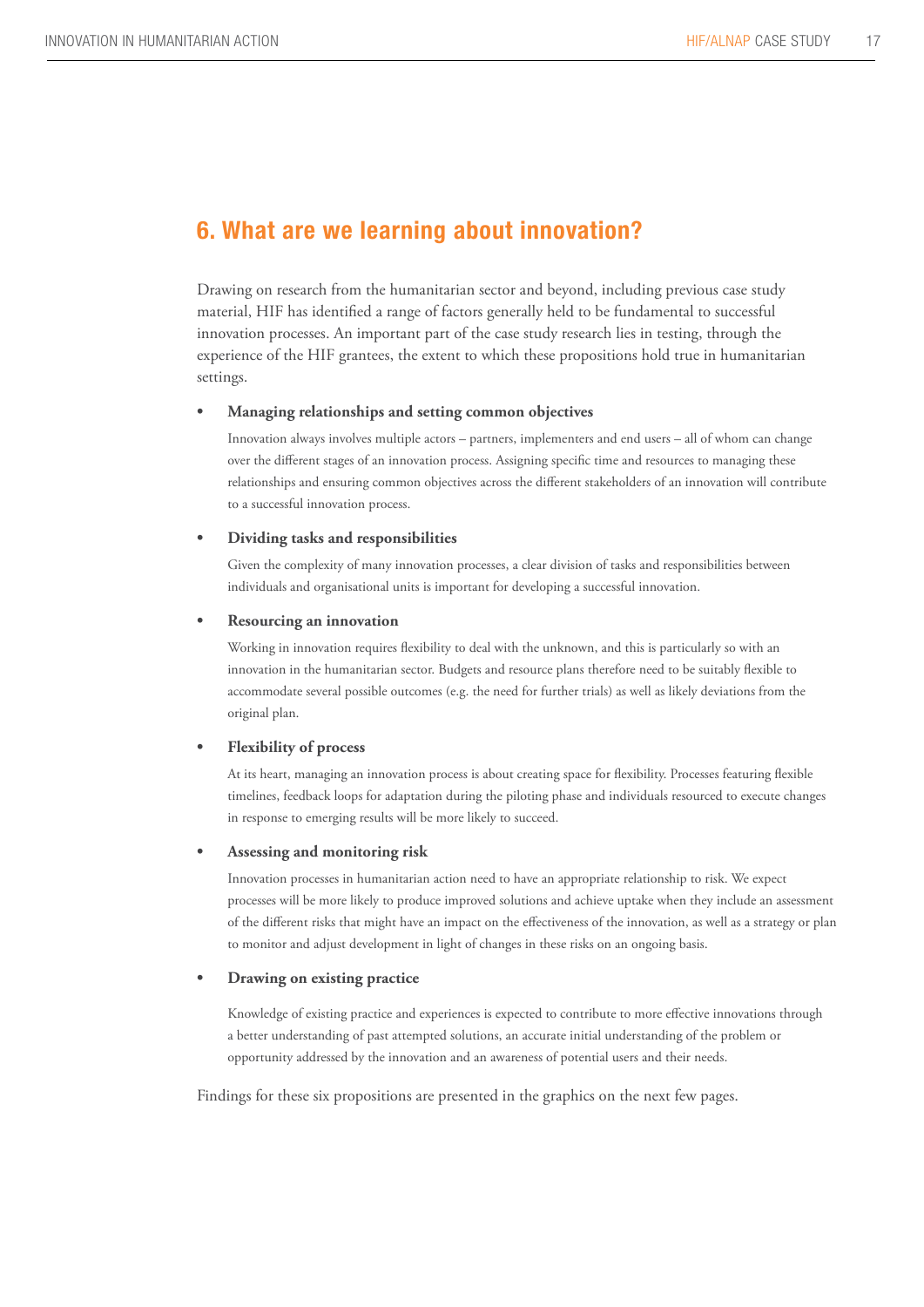.<br>.<br>.<br>.<br>.<br>.

 $\bullet$  $\bullet$ 

 $\bullet$ 

 $\bullet$ 

8  $\bullet$ 

# Managing relationships and setting common objectives

# How this factor worked in this case study

According to Motivation staff, the initial brief is the most important element of the innovation process, in part because it clearly frames the objective from the beginning stages of innovation. Motivation referred to this document throughout the project delivery to ensure it was developing an appropriate product that met the need. Motivation did not use any sophisticated project management tools, but did use its tried and tested product design methodology, accompanied by standard project management approaches such as Gantt charts and project milestones. Motivation knew from experience how many people were needed in each phase and how long it would take.

Sarah Sheldon, the Motivation Project Manager, coordinated all communication and acted as point person, liaising with partners and between departments. She held face-to-face meetings with all the key actors at the start of each phase of the project, in which everyone was given an opportunity to share, objectives were outlined and timeframes put in place. A large lesson-learning workshop was held at the conclusion of the project.

HI brought a wealth of emergency response experience to the innovation project, but Motivation was keen to incorporate more than just one voice in this area because the product would need to work for all organisations engaging in humanitarian response operations. JUH was therefore invited to be involved, and gave feedback on both the product and the training. It also engaged in the implementation phase, which enabled Motivation to distribute the emergency wheelchair in the Philippines after Typhoon Haiyan.

### Challenges

None identified by research.

# How this factor related to the performance of the innovation How this factor related to the performance of the innovation process

This innovation process benefited from strong relationships both with the partner organisations and with end users. Heavy engagement with partner organisations and wheelchair users enabled Motivation to maintain a clear and common objective across its work. Feedback from partners and wheelchair users was collated and given to the Motivation design team, which was able to adjust the design and create an improved prototype that addressed the concerns raised. This ensured the chairs were appropriate and met the needs of the key stakeholders.

In addition to this, Motivation has strategic partnerships with both HI and JUH, with a history of working together on successful projects. This project was therefore built on the back of tried and tested working relationships and a partnership with a shared objective.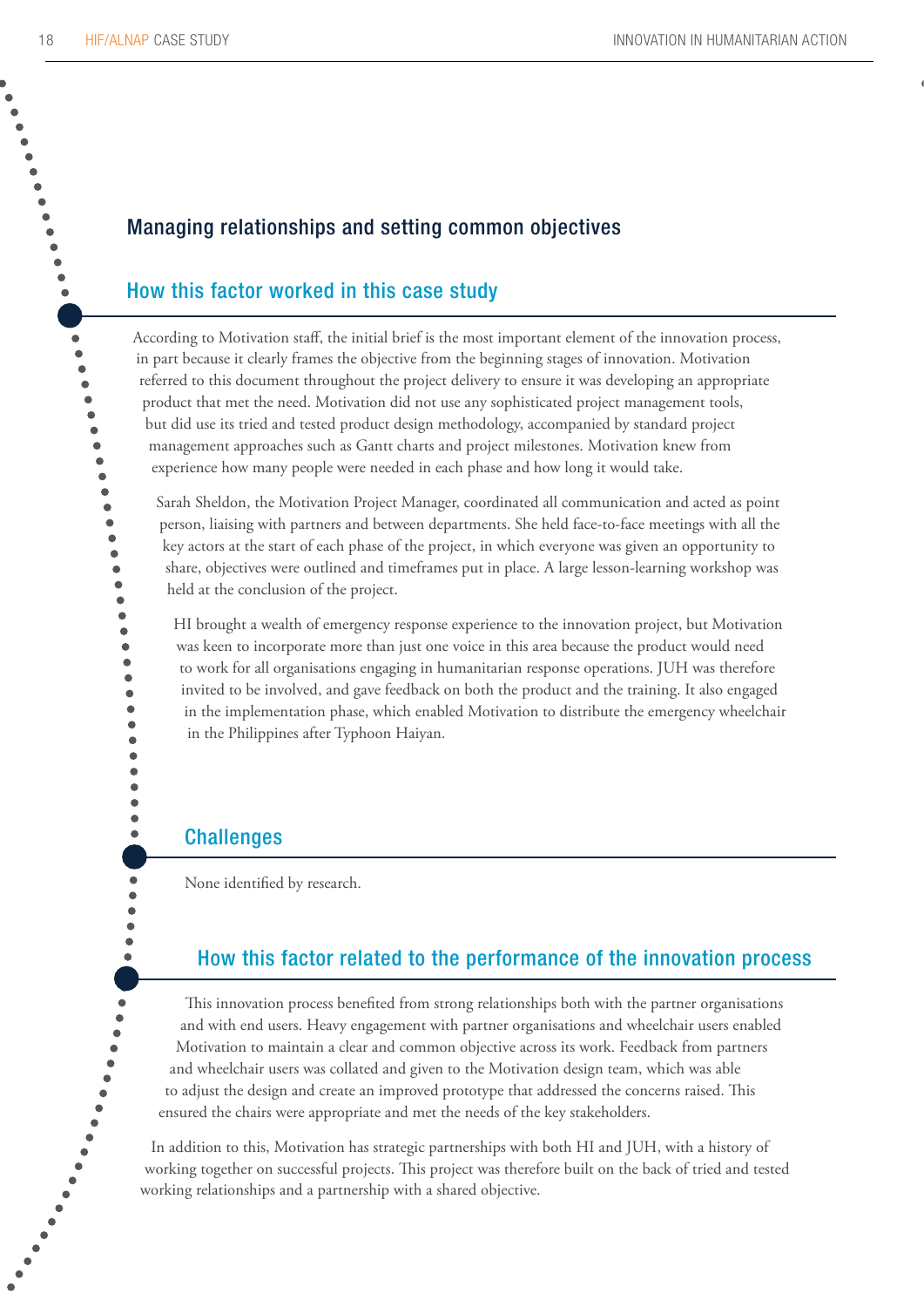$\bullet$ 

# Dividing tasks and responsibilities

# How this factor worked in this case study

The key Motivation staff involved in this project, Sarah Sheldon, Chris Rushman, Stefan Constantinescu and Sarah Frost, had worked together for more than 20 years. This depth of working relationship and understanding of each other's skills and abilities, forged over time, ensured efficient processes and systems and the ability to easily play to each other's strengths.

The teams at Motivation and HI have worked together on numerous tasks before, often in stressful and time-pressured environments, and so know each other's strengths and weaknesses and how best to communicate with one another. This made allocating tasks and responsibilities much easier and was a key factor in the successful delivery of this innovation.

### **Challenges**

None identified by research.

# How this factor related to the performance of the innovation How this factor related to the performance of the innovation process

Sarah Sheldon, Motivation Project Manager, says having a small team of highly experienced and skilled individuals ensures the innovation process runs smoothly and is easy to manage. It was important to have one person in charge of the project, to coordinate all communication and ensure the technical experts blocked out enough time to commit to the task. The nature of innovation tasks is that they very often fit around the standard workflow, meaning the project manager needs to manage the innovation carefully to ensure all parties give it the required priority and attention.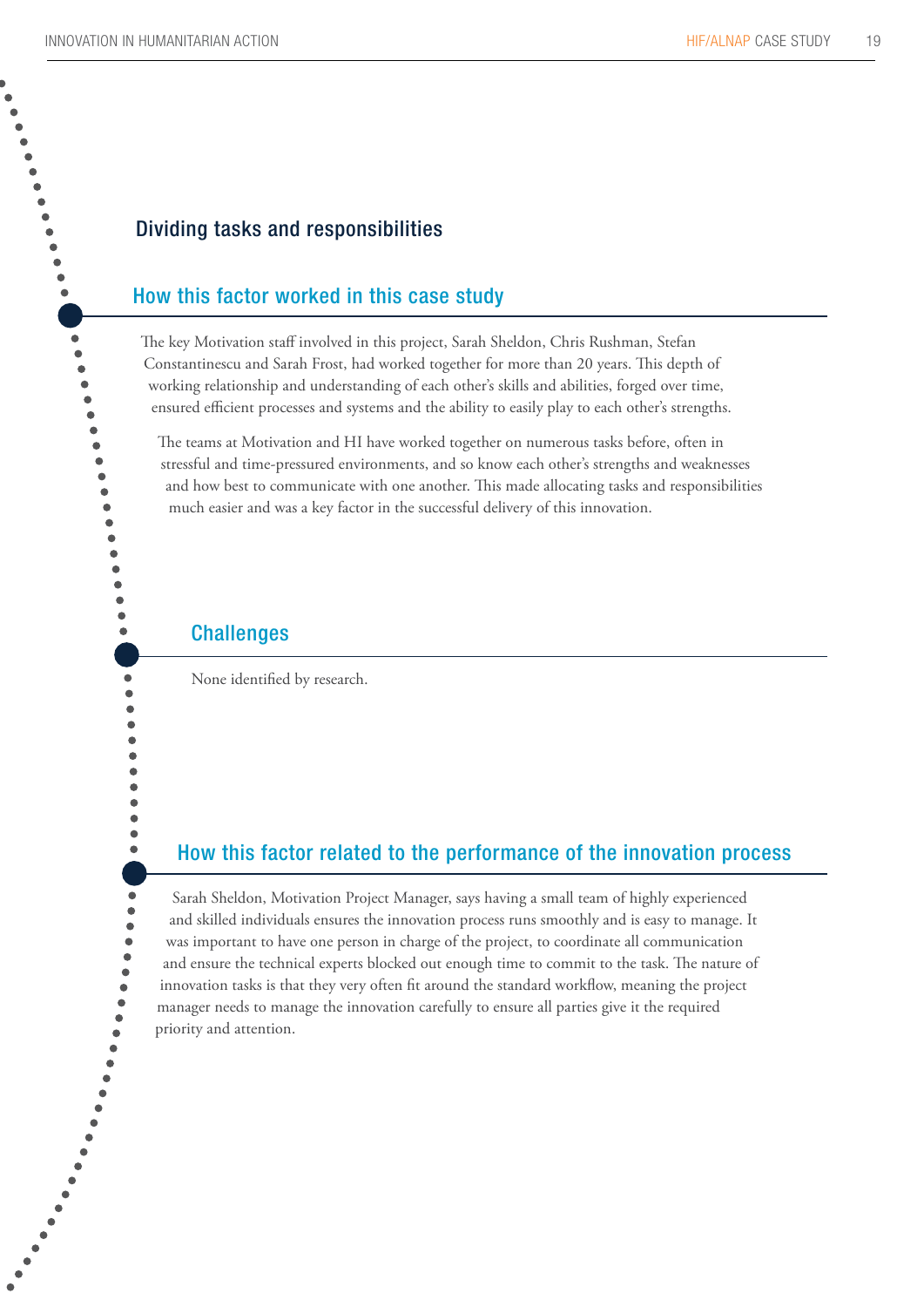**.**<br>.........

 $\bullet$ 

 $\bullet$ 

 $\bullet$ 

### Resourcing an innovation

# How this factor worked in this case study

Chris Rushman explained innovation was a core component of Motivation's standard design processes, and the organisation was always looking for innovation opportunities within the sphere of its expertise. Budget restrictions usually restrict this, however.

During the recognition and invention phases, Motivation planned the entire project, ensuring the necessary resources for each stage. Learning was captured throughout the innovation process, the human resources had significant experience and were able to design and develop an effective innovation and a plan was in place to implement the final product.

### **Challenges**

Sarah Sheldon said that, if they were to run the project again, she would ensure more funding was available for testing and to resource a trained staff member to lead all the testing in each of the countries, and that more funds were ring-fenced for logistics, particularly transportation, as experience demonstrated that these areas were under-budgeted.

### How this factor related to the performance of the innovation process

This case study highlights the importance of reliable and flexible resources for supporting a successful innovation process. The three HIF grants provided to Motivation have enabled the emergency wheelchair team to resource the lifespan of its innovation process. At the time of writing this case study, the critical stage of diffusion had only recently begun, making it difficult to assess the overall relationship between resources and uptake of an innovation.

However, the HIF diffusion grant has enabled Motivation to work flexibly thus far to identify appropriate avenues for awareness-raising in order to achieve uptake of the wheelchair and training package. As an example of the 'trial-and-error' style learning that is inherent in the diffusion stage, Motivation staff have observed that working with larger bodies such as BOND and DEC provides greater benefits for diffusion than does attending large conferences.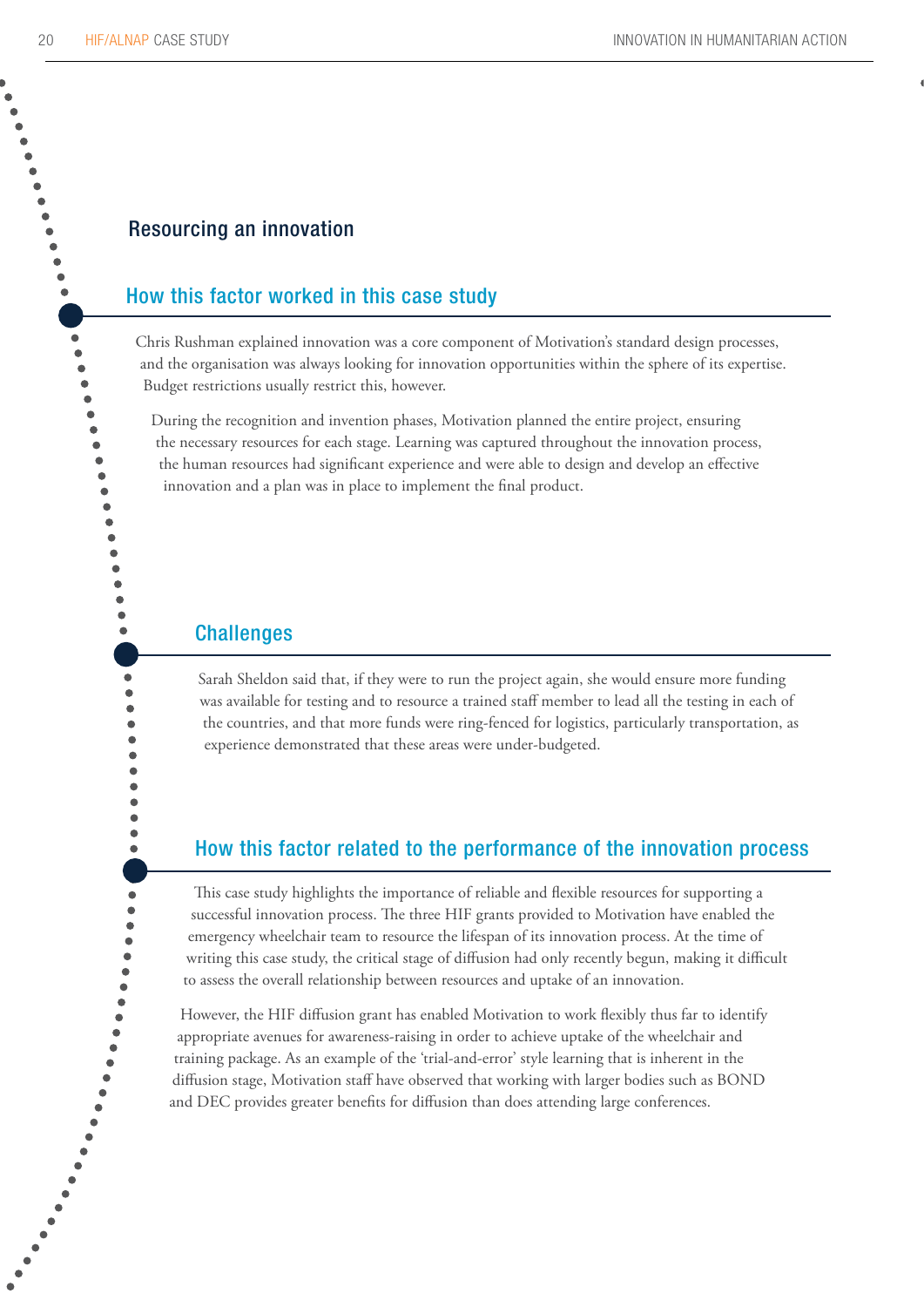.........

 $\ddot{\bullet}$ 

8  $\bullet$  $\ddot{\bullet}$ 

 $\bullet$ 

# Flexibility of process

# How this factor worked in this case study

Motivation recognises innovation projects do not progress through the identified innovation stages in a linear fashion, and flexibility needs to be built into the project in order to provide space for many iterations and feedback loops. Throughout the project lifetime, design, development and implementation ran in parallel.

Motivation's approach to flexible programming is based around the Potential Problem Analysis (PPA) methodology developed by Charles Kepner and Benjamin Tregoe.<sup>9</sup> The method involves brainstorming potential problems that could arise for each milestone of a project, identifying their causes, assigning a rough risk number for these problems and then developing 1) plans to mitigate, or reduce, the chance of the problem arising and 2) contingency plans in case the problem arises. Motivation refers to its particular use of the PPA method as 'protecting the plan' (see below under 'Assessing and monitoring risk').

### **Challenges**

Implementing an innovation process in an emergency response context exposes an organisation to external factors beyond its control. The most obvious of these is the question of whether a disaster will occur within the project timeframe and provide a context in which to test, improve and implement the innovation product. The lack of such a disaster, though good news, limited Motivation's ability to implement its product and receive feedback required for further improvement. Sarah Sheldon mentioned that HIF was very flexible, agreeing to a project extension and understanding the situation, which was again a key factor in the project's success.

# How this factor related to the performance of the innovation How this factor related to the performance of the innovation process

One key area identified as requiring flexibility of both time and budget was the ISO accreditation process. As a result, Sarah Sheldon ensured there was sufficient time and budget available in the event of initial ISO certification failure, which was an important factor in the project's success.

A key factor mentioned previously but also important in relation to this success factor is the value of engaging end users and wider stakeholders from the outset of the project. Creating a flexible project that builds in time to collect, process and make changes in response to the input from end users was a critical factor for success in this case study. Involvement of a wide range of users at the early stages also ensures effective planning and resourcing and limits the need for changes to the design at a later stage.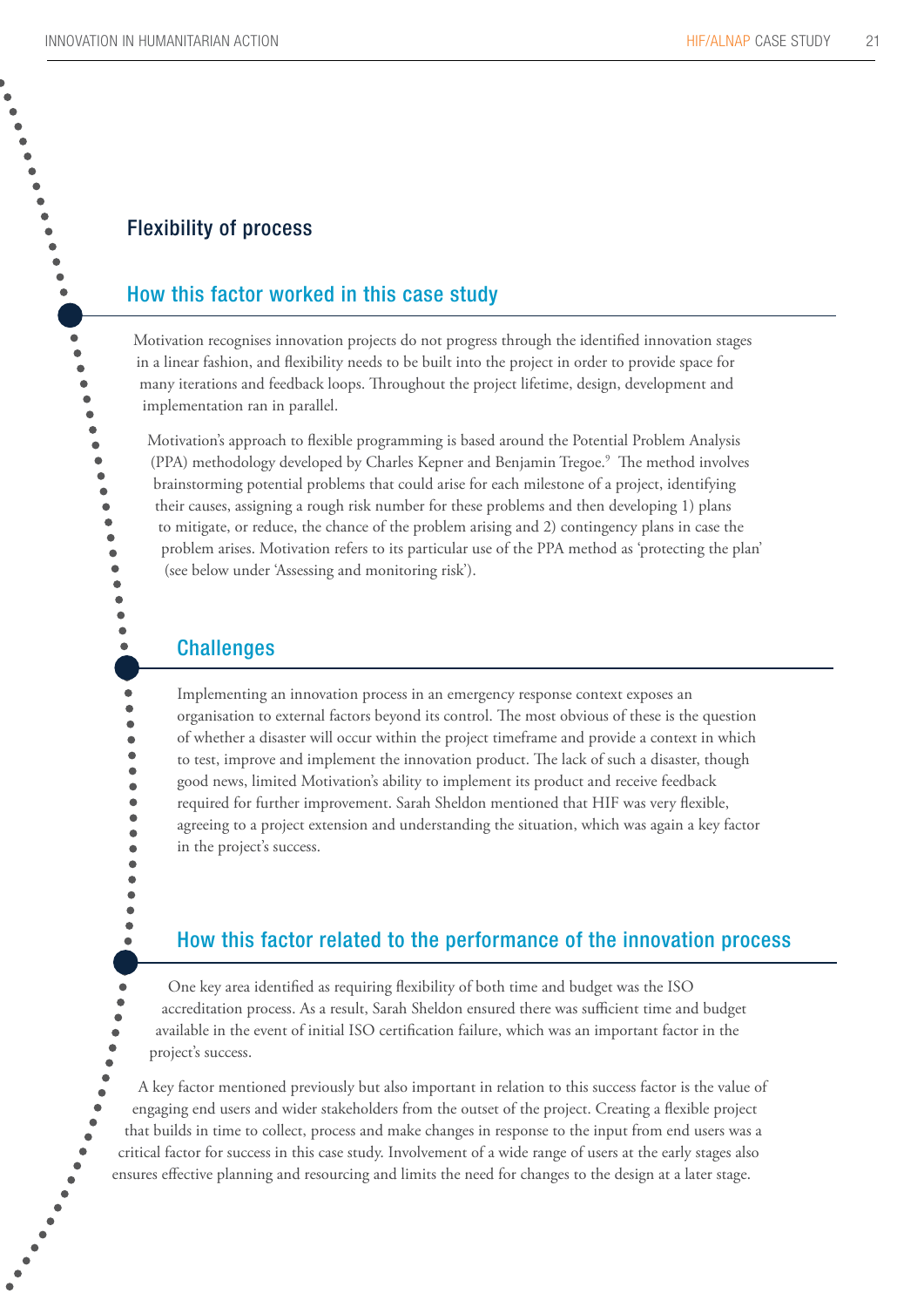.........

 $\bullet$ 

 $\bullet$ 

8

# Assessing and monitoring risk

# How this factor worked in this case study

Motivation carried out a standard approach to risk analysis for the HIF application process. As part of Motivation's standard approach to project planning, the team also drew up a more detailed list of risks, which were then monitored over the lifespan of the project. Motivation's approach to risk assessment and monitoring is referred to internally as 'protecting the plan': recognising the key objectives of the innovation at the outset, identifying the threats to achieving these objectives and then taking action to prevent or mitigate these throughout the innovation process to 'protect' the plan.

The Motivation team begins its risk assessment process for an innovation by looking forward 6-12 months in time and brainstorming what the project will look like if it 'goes terribly.' As a team exercise, staff then identify what would have to happen or fail to happen for this worst case scenario to come about, and then create strategies for mitigating or preventing this possible scenarios. These strategies are then built into the project plan.

### **Challenges**

Throughout the course of the project, Motivation and partners faced a number of setbacks, for example HI's inability to get the chairs into the Philippines, suggesting the need for a more detailed risk assessment exercise.

# How this factor related to the performance of the innovation How this factor related to the performance of the innovation process

Motivation recognises risk is inherent within innovation and embraces that risk as an inevitable element in innovative design. Because Motivation's approach to risk assessment is so closely linked to its approach to flexibility and managing projects fluidly, there was insufficient evidence to determine the unique relevance of risk assessment and monitoring to creating a successful innovation in this case study.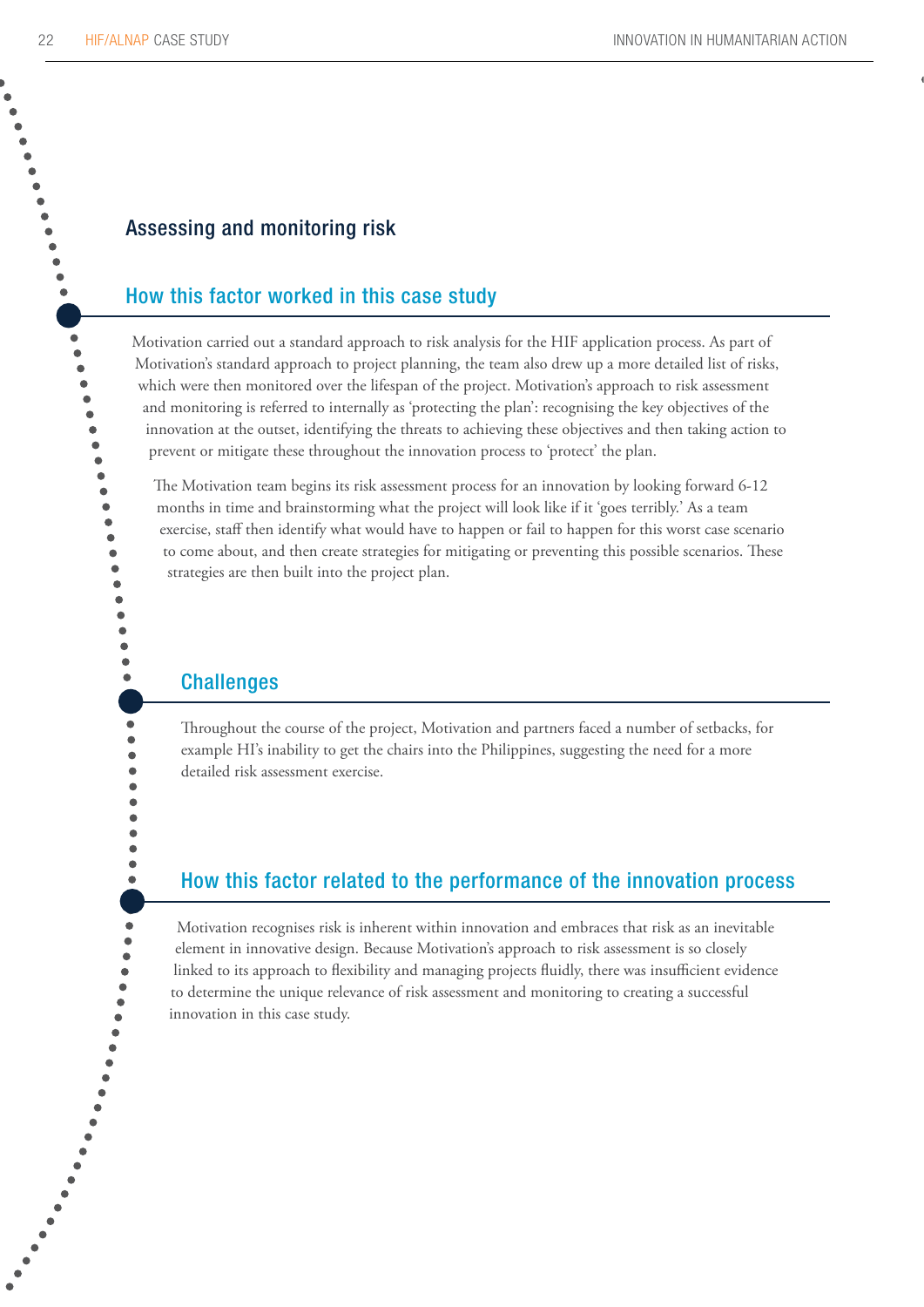**.**<br>...........

 $\bullet$ 8  $\bullet$ 

 $\bullet$  $\bullet$  $\bullet$  $\bullet$ 

### Drawing on existing practice

### How this factor worked in this case study

Motivation has a rich history to draw on. The core team, comprising Sarah Sheldon, Sarah Frost, Chris Rushman and Stefan Constantinescu, has over 60 years of wheelchair design and development experience between them. The majority of this experience has been at Motivation, and so the strength of relationship, the knowledge of each other's' working styles and the familiarity with each other's' strengths ensured many 'quick wins' and efficient project delivery.

# **Challenges**

None identified by research.

# How this factor related to the performance of the innovation How this factor related to the performance of the innovation process

The experience of Motivation staff and their partners was one of the greatest strengths of this innovation process and a key factor in its success. The ability to draw on over 60 years of wheelchair design and development experience in addition to established processes, as well as HI's awareness of the potential users and their needs, ensured the final product was a success. Past experience did not limit creative design but rather guided it efficiently towards an appropriate innovation.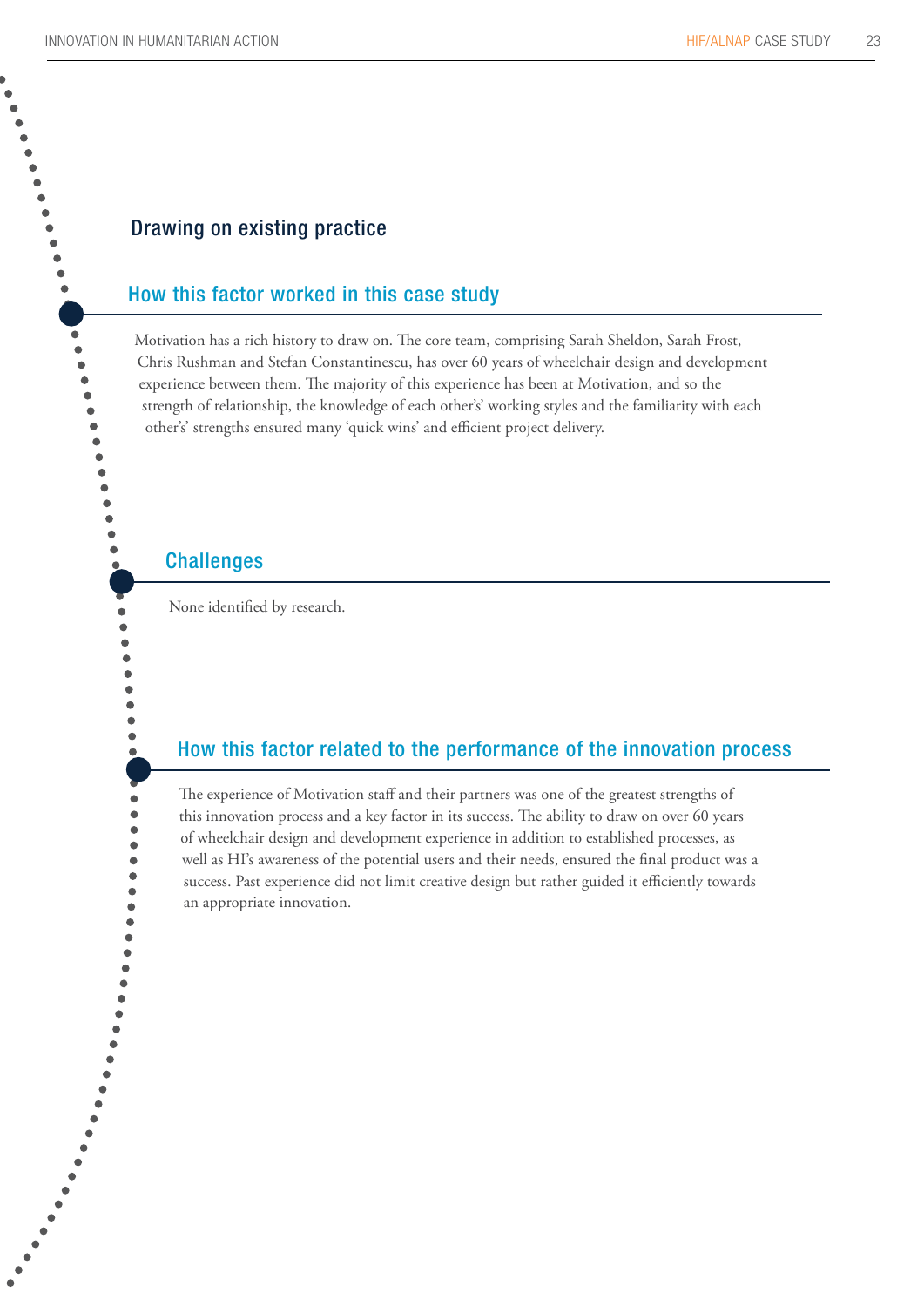$\bullet$  $\bullet$ 

> $\bullet$  $\bullet$ 8

 $\bullet$  $\bullet$  $\bullet$ 

# Additional potential contributing factors to successful innovation found in this case study

# Creating a culture of honesty and openness

At the outset of an innovation process, it is important to create an environment in which all staff involved feel able to suggest ideas without fear of criticism. This encourages creativity and innovation and is a strong foundation to build on. In this example, Motivation Project Manager Sarah Sheldon gathered all staff likely to be involved in the project for an initial ideas-sharing meeting at the outset of the project, where staff members were presented with a figurative blank canvas and encouraged to suggest ideas connected to the project.

# Engaging the wider organisation in innovation

The emergency wheelchair team at Motivation created monthly blogs or internal lunch-time presentations and supported 'champions' – individuals with a sufficient level of influence and visibility to be effective ambassadors – to disseminate the innovation and support potential scaleup. Engaging the wider organisation in the innovation as the emergency wheelchairs team did in this case helps get the innovation adopted beyond the immediate working group and encourages greater ownership within the organisation.

# Using appropriate non-emergency settings for early pilots

Motivation learned that testing does not always need to be in an emergency setting, even if the product is for an emergency context. In this project, the most important issues for the wheelchair were its adaptability and how it handled the terrain. So the organisation was as successful trialling in Kenya as it was in Haiti or Pakistan.

### Building a diverse team

Richard Frost, CEO of Motivation, said it was significant that designers and not just engineers were part of the innovation team. The former bring a creative, more innovative, approach to problems and a new set of skills, provided they are managed in a well-structured format.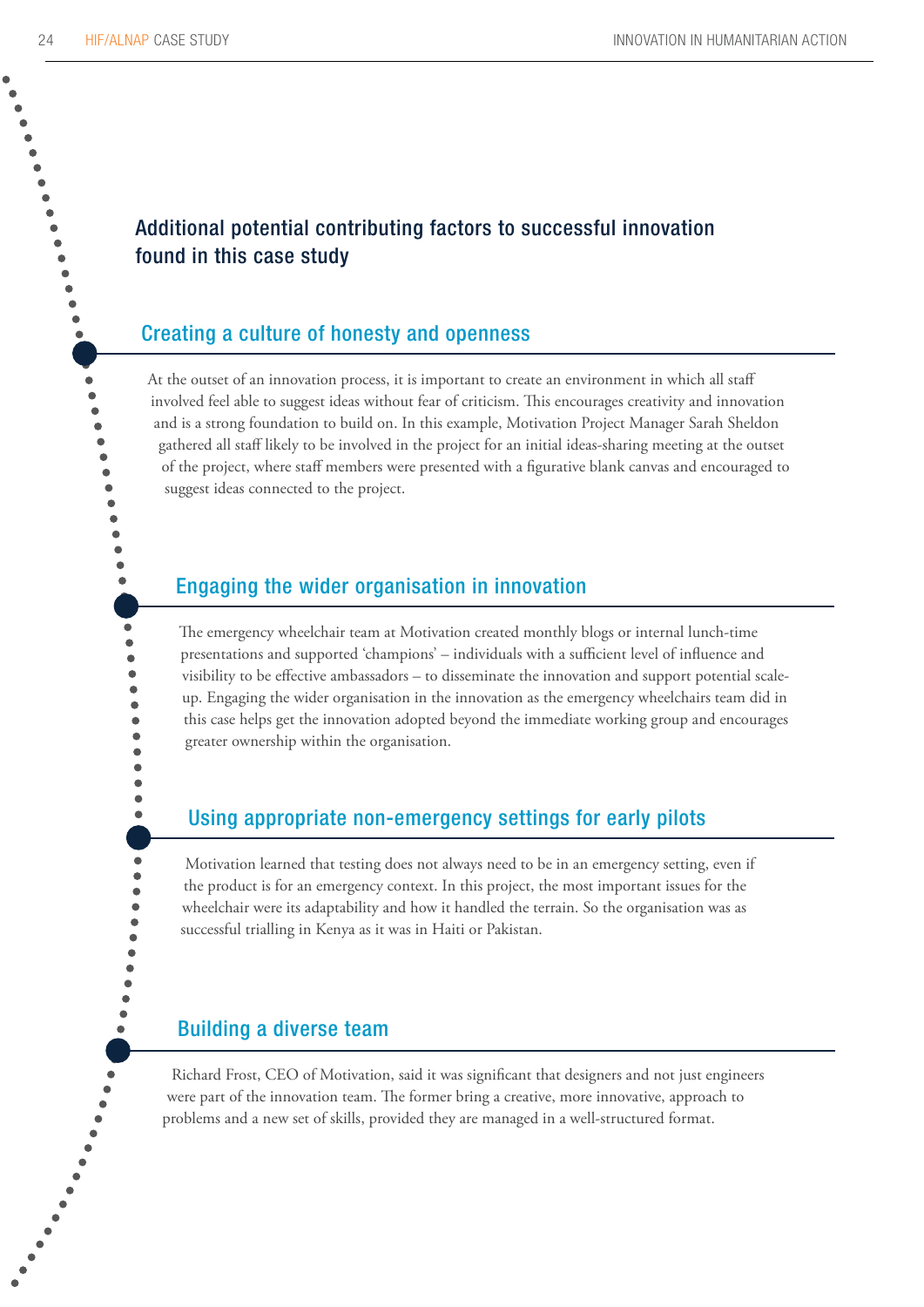# 7. Emerging lessons for best practice in innovation

- For actors outside the humanitarian sector, building a network of contacts, rather than relying on a partnership with a single agency, is critical to understanding how the system works, how diverse it is, and where to target diffusion efforts;
- • Building a diverse team with sufficiently overlapping areas of skill can enable an innovation process to benefit from diverse perspectives while also supporting a fluid shifting of roles and responsibilities to respond to the demands of the process;
- It is important to design an innovation project with a strategy for diffusion in mind. It is important to have thought about the end users and how to reach them with the final product, and showcase the benefits of the innovation;
- • Successful innovation processes may not need to predict or anticipate every risk; rather, the point is to build a process that is resilient to risk, by identifying potential threats to the objective and mitigation strategies early on.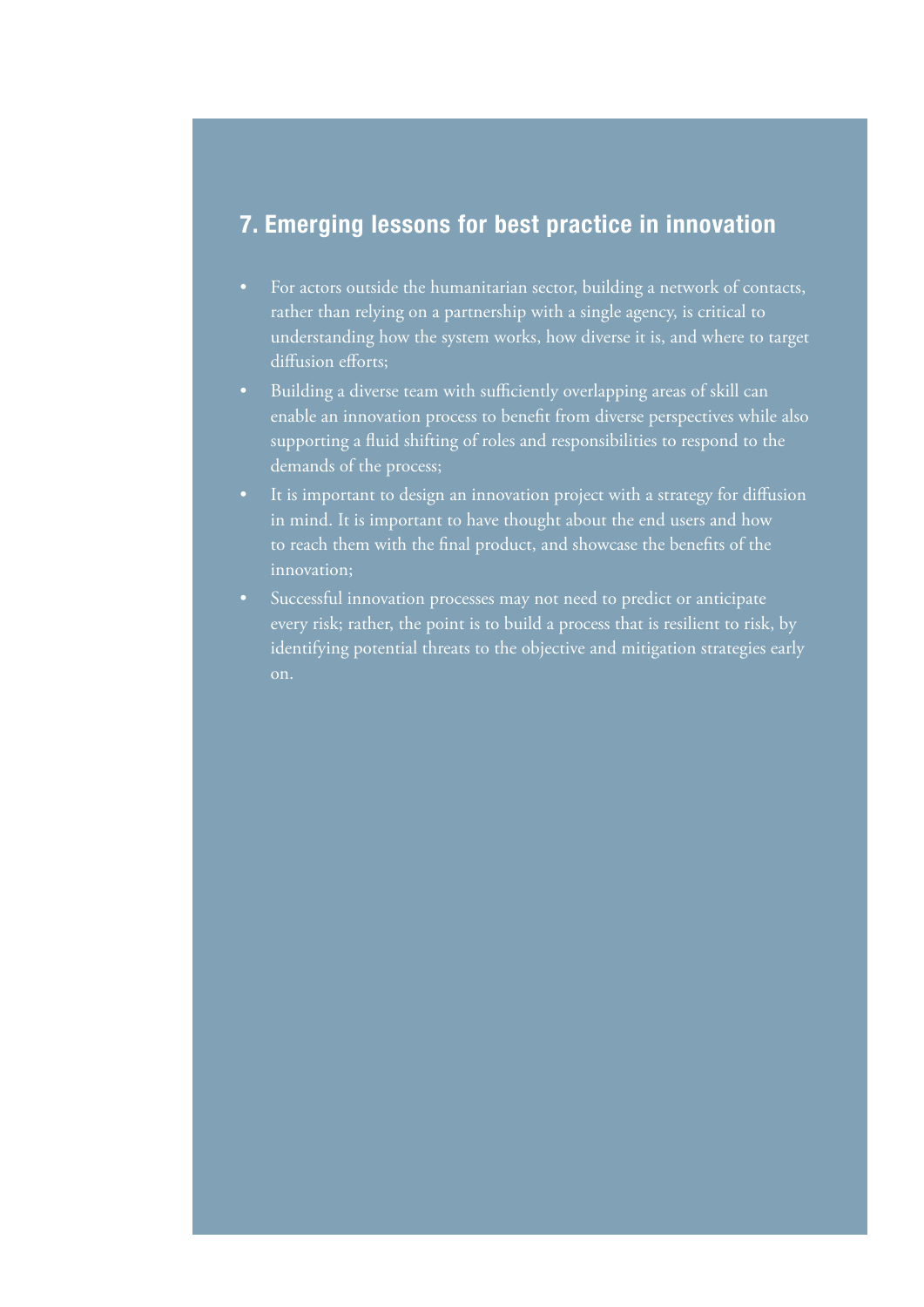

# **Endnotes**

- 1. ELRHA, http://www.elrha.org/hif/funding/core-grants/, accessed 26 October 2015.
- 2. It is understood HI deployed some of the emergency wheelchairs in Nepal following the earthquake on 25 April 2015.
- 3. WHO (World Health Organization) and the World Bank (2011) World Report on Disability. Geneva: WHO.
- 4. Ibid.
- 5. UN Enable, <http://www.un.org/esa/socdev/enable/dispaperdes2.htm>, accessed 10 June 2015.
- 6. ELRHA, <http://www.elrha.org/project/appropriate-and-affordable-emergency-wheelchairs/>, accessed 10 June 2015.
- 7. Interview with Sarah Sheldon, Project Manager for Motivation.
- 8. Xavier, C.A. (2014) 'Impact Assessment: Emergency Wheelchair Response in the Philippines'.
- 9. For a useful overview, see: [http://www.innovation-portal.info/wp-content/uploads/Potential](http://www.innovation-portal.info/wp-content/uploads/Potential-problem-analysis.pdf)[problem-analysis.pdf](http://www.innovation-portal.info/wp-content/uploads/Potential-problem-analysis.pdf)